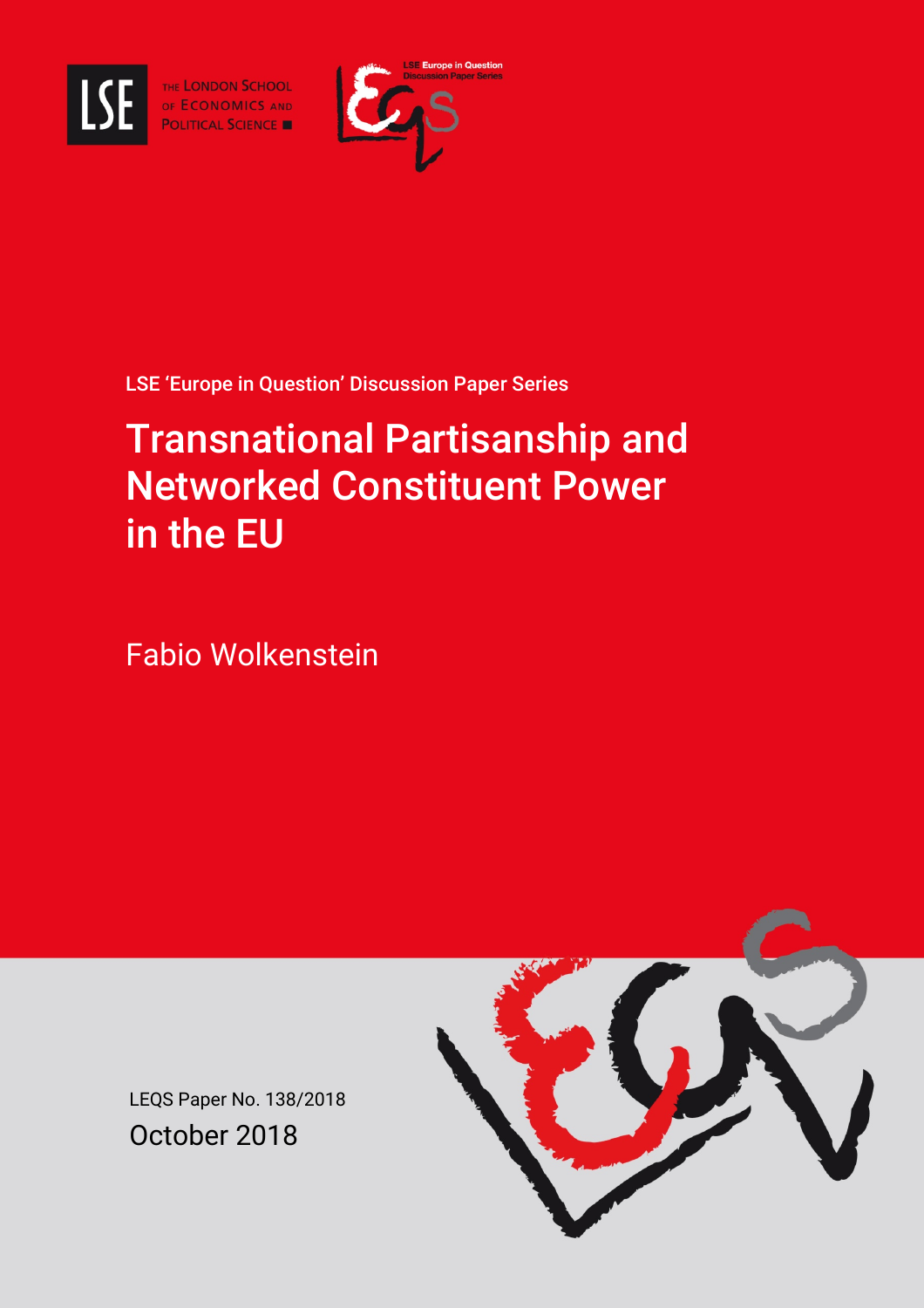

#### Editorial Board

Dr Bob Hancké Dr Jonathan White Dr Sonja Avlijas Mr Sean Deel

All views expressed in this paper are those of the author and do not necessarily represent the views of the editors or the LSE.

© Fabio Wolkenstein

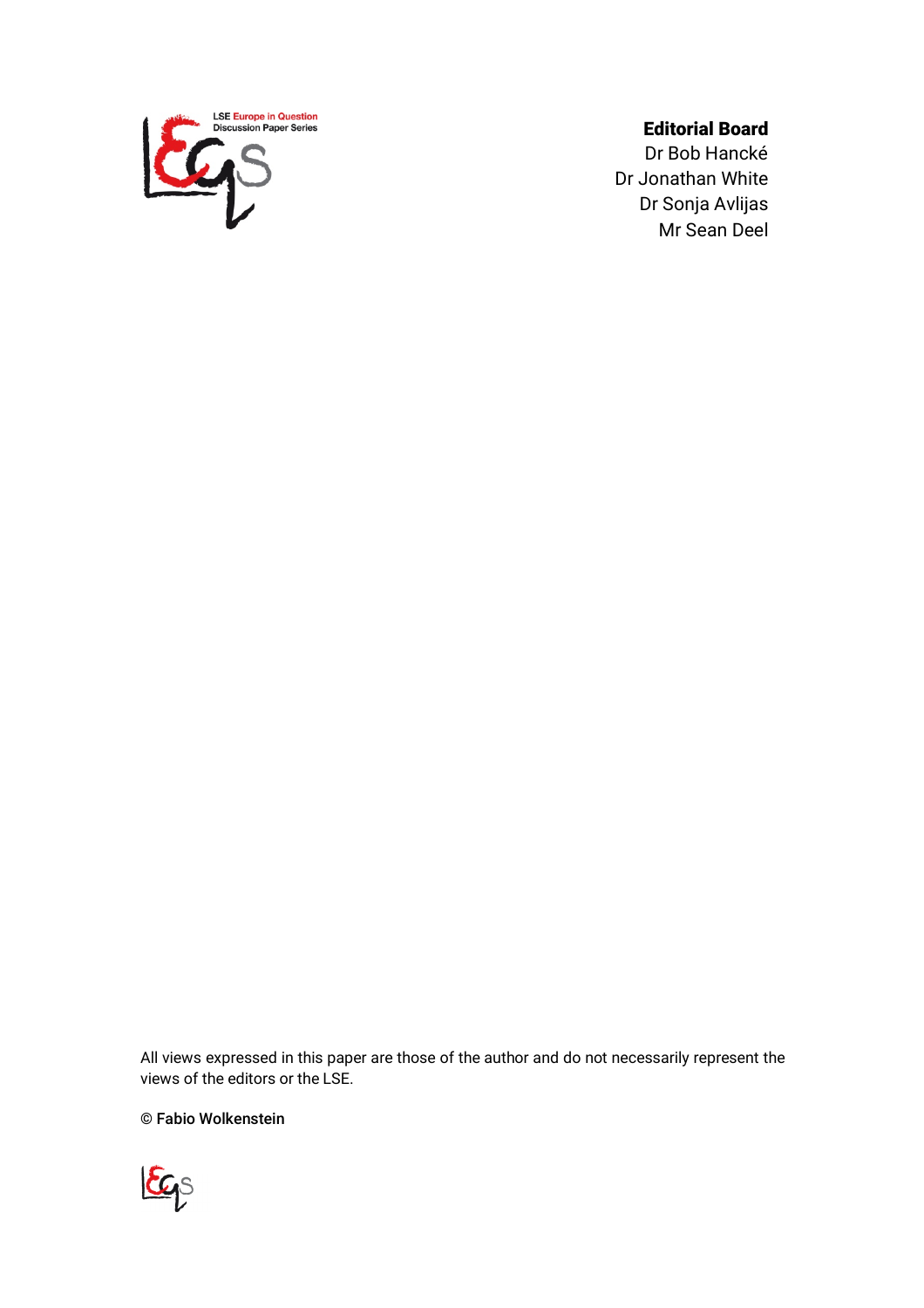## **Transnational Partisanship and Networked Constituent Power in the EU**

## Fabio Wolkenstein \*

## **Abstract**

The constitutional politics of the European Union have been intensely debated in recent times. A key concern, voiced both within the academy and at street level, is how citizens could be endowed with the ability to shape, revise and legitimise evolving constitutional settlements. This paper begins by discussing recent accounts of 'constituent power' in the EU that seek to offer guidance in this respect. It argues that these accounts are normatively insightful but ultimately stop short of providing a viable model of constitutional agency. The remainder of the paper then aims to examine what such a model could look like, looking for inspiration to the muchneglected political practice of transnational partisanship. Specifically, the paper examines the transnationally coordinated constitution-making efforts of Christian Democratic partisans in the founding period of the EU, suggesting that there is much to learn from these efforts as far as EU constitutional politics is concerned.

Keywords: Transnational partisanship, constituent power, EU constitutionalism, Christian Democracy, Jürgen Habermas

**\* Aarhus University & University of Amsterdam** Email: wolkenstein@ps.au.dk

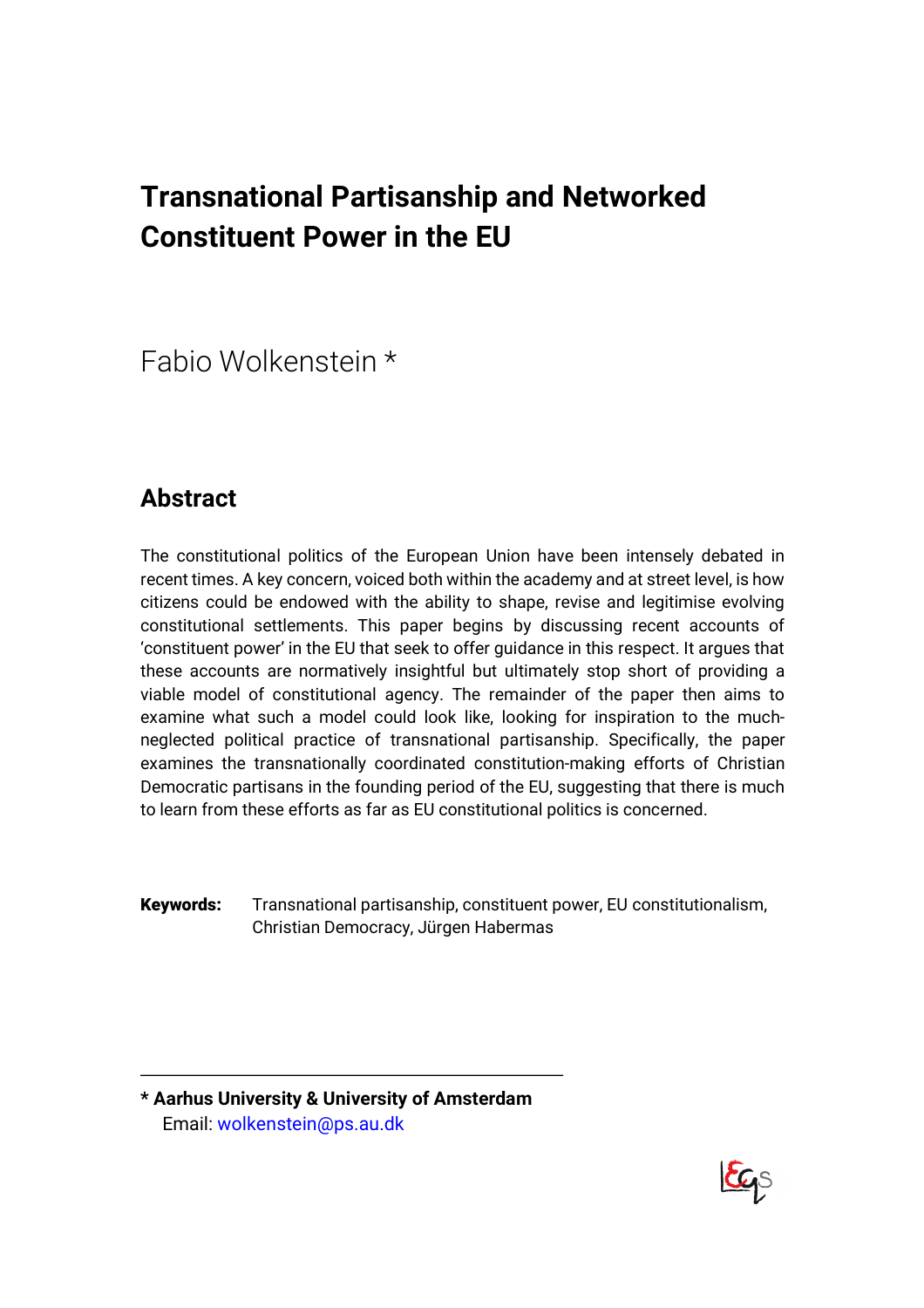## **Table of Contents**

| 2. |                                                                           |  |
|----|---------------------------------------------------------------------------|--|
| 3. | Transnational partisanship and constituent power 10                       |  |
|    | 3.1 Organising constituent power: Partisan networks 12                    |  |
|    | 3.2 Justifying and sustaining constituent power: The role of ideology  21 |  |
|    |                                                                           |  |
| 4. |                                                                           |  |
| 5. |                                                                           |  |
|    |                                                                           |  |

#### **Acknowledgments**

For helpful comments on previous drafts I thank Markus Patberg, Signe Larsen, Roman Senninger, Göran Duus-Otterström, Søren Midtgaard, Tore Vincents Olsen, Andreas Albertsen, Nenad Stojanovic, and the participants of the workshop on the "EU and Ideologies" at the ECPR Joint Sessions 2018 in Nicosia, especially Dimitris Efthimiou, Hjalte Lokdam, Jonathan White and Carlo Invernizzi-Accetti.

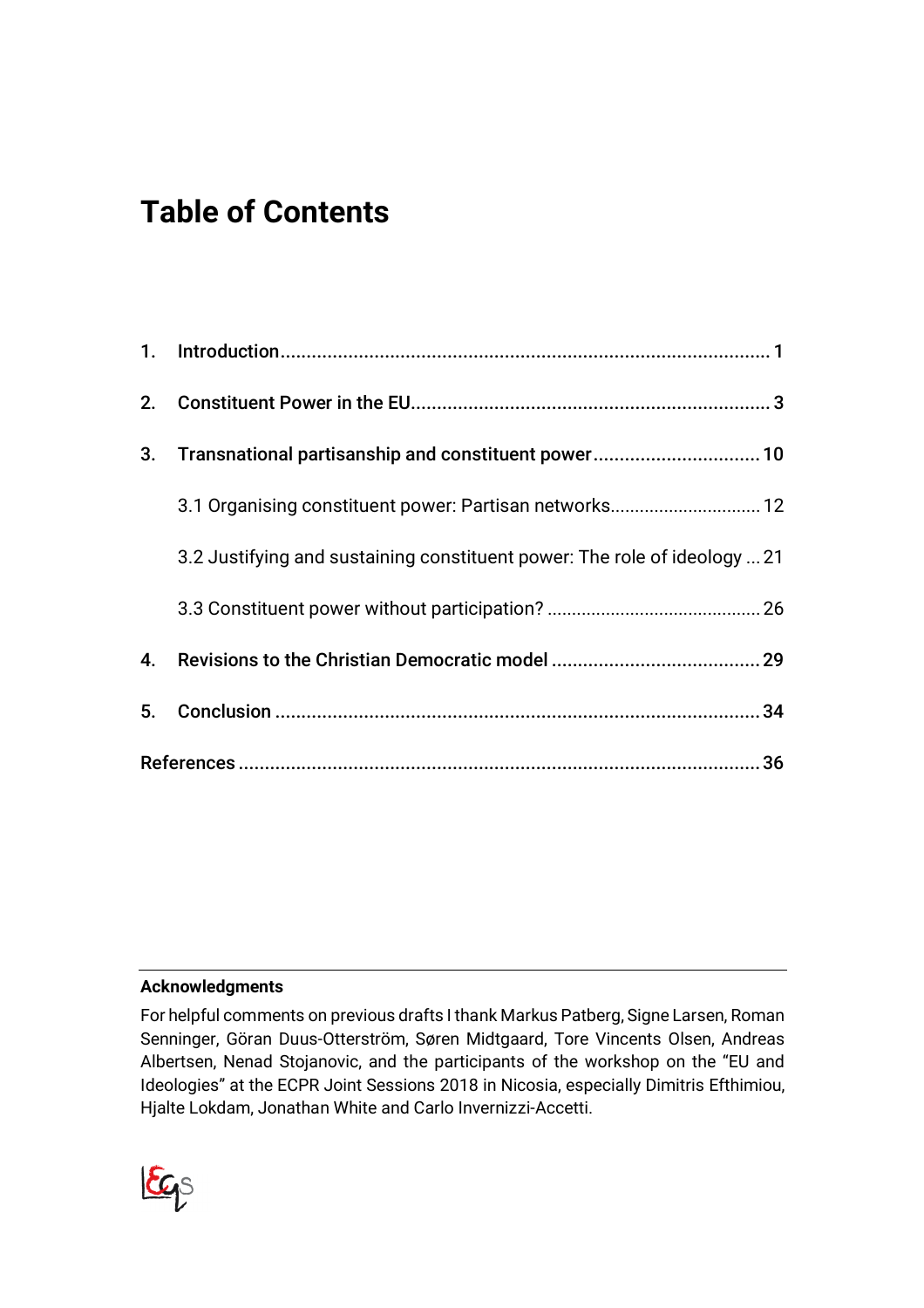## **Transnational Partisanship and Networked Constituent Power in the EU**

### 1. Introduction

The constitutional politics of the European Union have been intensely debated in recent times. One widespread perception animating the debate is that the constitutionalisation of the EU polity has taken place in a largely apolitical fashion, in a process driven by decisions of courts, notably the Court of Justice of the EU (CJEU), that are taken in isolation from political contestation and popular participation (e.g. Glencross 2014; Grimm 2015; Scharpf 2017). This has led to increased calls for the politicisation of the EU constitutional order (e.g. Fabbrini 2016; Glencross 2014; Niesen 2017). Accordingly, citizens should be endowed with the ability to shape, revise and legitimise evolving constitutional settlements.

This view is not only voiced within the academy. Analogous concerns have also been expressed at the street level, perhaps most prominently in the pan-European movement DiEM25. DiEM's express ambition is to establish a European constituent assembly, in which the citizens of Europe should deliberate on how to transform the EU into a 'full-fledged democracy'

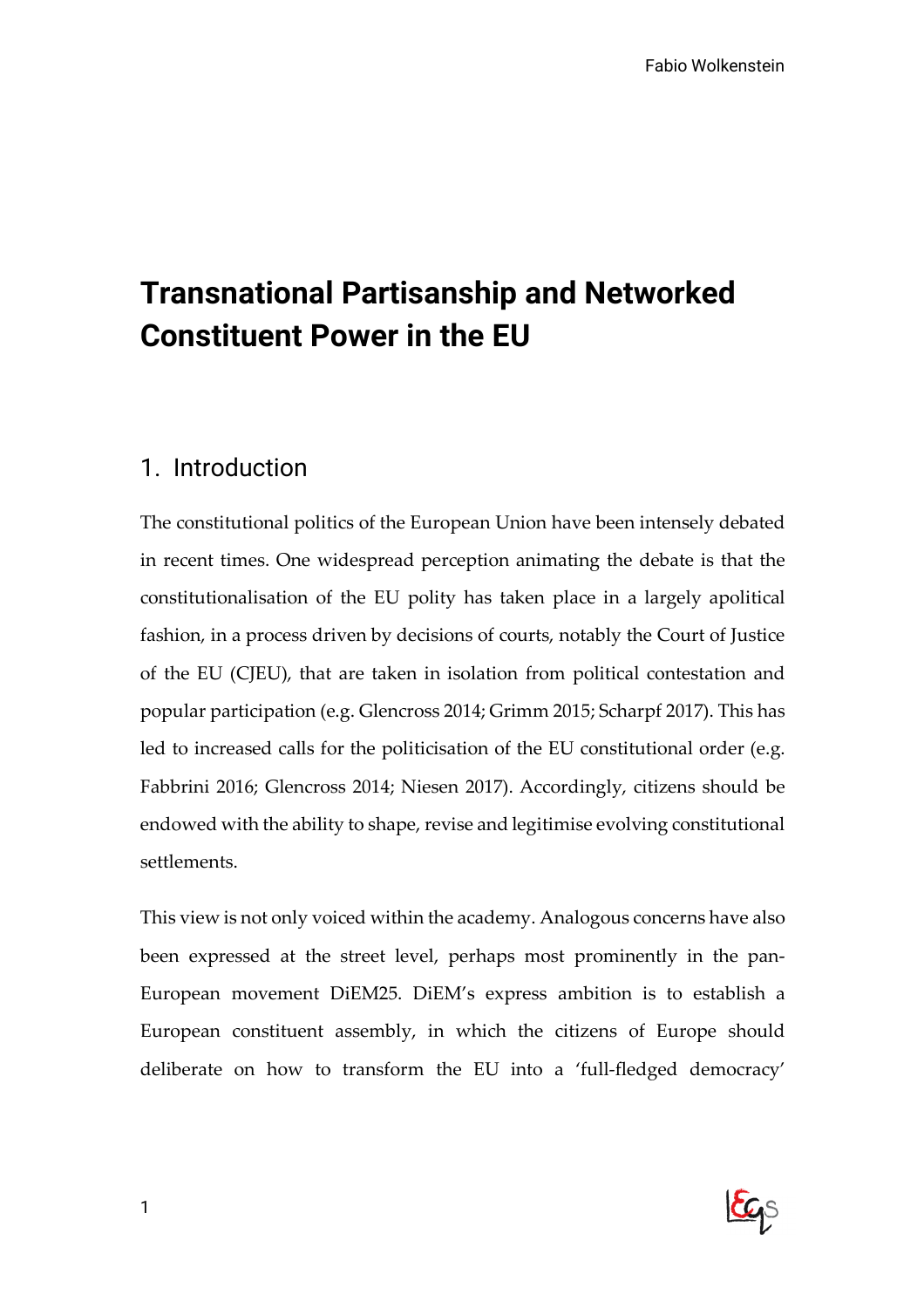(DiEM25, 2017). The goal is to transform the citizens of Europe into a *constituent power* capable of revising the constitutional features of the EU at large.

The normative logic underpinning these scholarly and activist perspectives is as old as modern democracy itself: if the EU is to be a democratic constitutional order, then its citizens must be the source of that order, and the subjects with whom sovereignty ultimately rests (Habermas 2011; Cohen 2012). But how exactly should we think of constituent power in the EU? It is one thing to stress the importance of enhanced constitutional agency, and quite another to provide a model of how constitutional agency can and should be exercised.

As a response to this question, a small number of political and legal theorists have recently elaborated sophisticated accounts of constituent power in the EU that are intended to resolve these complex normative and conceptual issues (Cheneval 2011; Crum 2012; Habermas 2011; Niesen 2017; Patberg 2017; von Achenbach 2017). In this paper, I begin by outlining these accounts. I suggest that there are good reasons to favour accounts of 'mixed' constituent power, as defended by Jürgen Habermas (2011) and others, over ones that see constituent power as resting solely with the peoples of EU member states. However, I also show that existing accounts of that kind are inadequate, inasmuch as they under-theorise how real-world citizens can come to act as constituent power in the first place.

The remainder of the paper then aims to explore how the abstract principles of *pouvoir constituant mixte* may be connected to political practice. I look for inspiration to a much-neglected political practice – *transnational partisanship*. Drawing on the case of Christian Democratic transnationalism, I specifically discuss how partisan networks honed by like-minded political activists and elected representatives from different European states have provided the

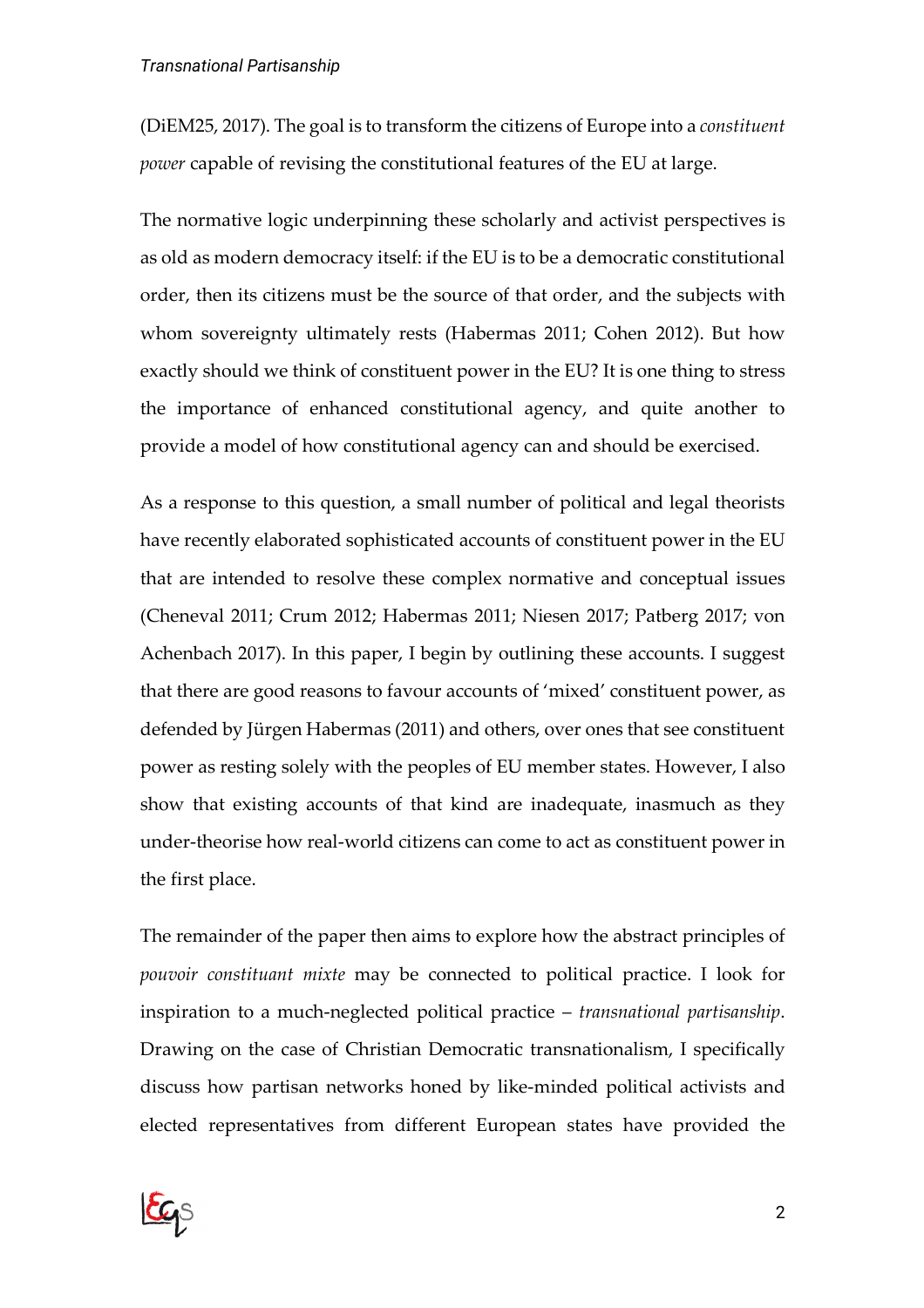backbone for Christian Democrats' successful exercise of supra-state constituent power. This distinctive mode of cross-border organisation and coordination helps imagine how today's citizens can engage as agents of EU constitutional politics.

Although the model of partisanship-driven 'networked constituent power' has many attractive features, and has been proven to be in principle feasible, it cannot be adopted without modifications. Three revisions are central, I suggest: contrary to the Christian Democratic reliance on elite-driven politics, contemporary transnational partisan networks aimed at exercising constituent power must be open to citizen participation; contrary to Christian Democratic practice in the post-war years, they must be ready to submit actions to public approval; and in contrast to the Christian Democratic insistence on religious establishment, they must develop a more inclusive justificatory rationale for their constitutional agenda.

In sum, the paper argues that there is much to learn from Christian Democratic transnationalism when it comes to the exercise of constituent power in the EU – first because it offers a promising general model for organising and coordinating constitutional agency, and second because reflecting on its less attractive features permits us to see which mistakes are to be avoided in future efforts to politicise the EU constitutional order.

### 2. Constituent Power in the EU

A polity can be considered democratic if power vests ultimately in 'the people.' This is the essence of the modern doctrine of popular sovereignty that underpins most democratic constitutional orders. The people of a democratic polity is accordingly ascribed the status of *constituent power* – the agent to

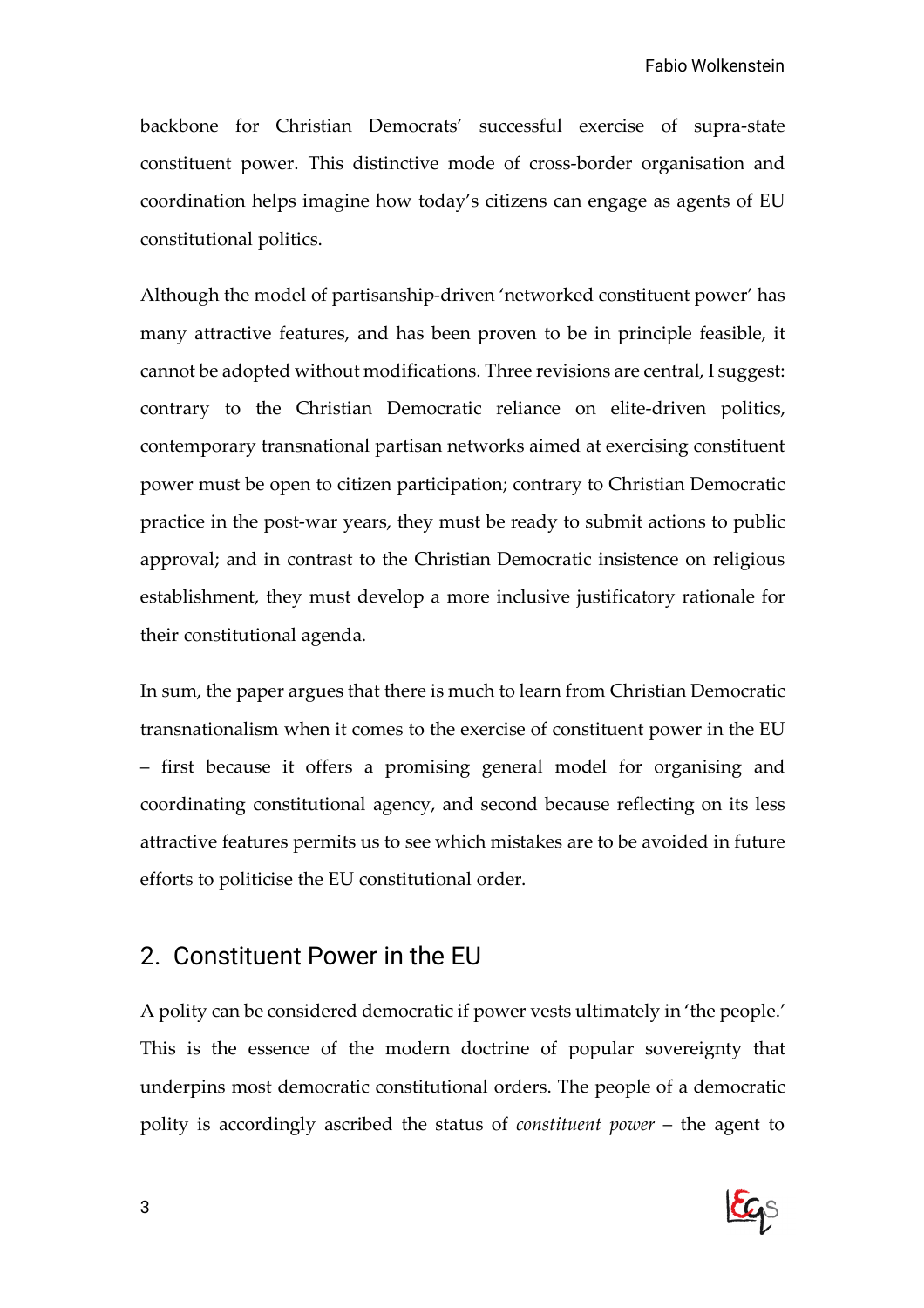whose will the original constitution can be traced and who retains the authority to decide all issues of constitutional design. This means that the people are endowed with two powers: the power to legitimately bring a democratic constitutional order into existence, and the power to reform its foundational norms and rule as they see fit (see Arato 2016; Böckenförde 2006; Kalyvas 2005; Loughlin 2014).

On the face of it, it is difficult to make sense of this concept in the context of the European Union (Walker 2007). For the EU is not a democratic federal state with a central constitutional document that can in some relevant sense be seen as the product of 'the people,' but a supranational polity that has developed from a relatively loose association of nation states into a constitutional order comprising of multiple member states (on the nation state/member state distinction, see Bickerton 2012; on EU constitutionalisation, see Grimm 2015). Who might in this polity be the agent to whom the ultimate authority to decide constitutional issues can be attributed, and who is thus responsible for enacting constitutional reform and revision?

Two different responses to that question have emerged in the recent political theory literature. The first assumes that the EU is 'not constituted by a single people or "demos"' (Crum 2012: 45) but that it has 'several *pouvoirs constituants*,' namely the demoi of the member states (Cheneval et al. 2015: 4; Cheneval 2011). Authors defending this sort of position follow broadly Rawlsian argumentative strategies, invoking such devices as an 'original position' and 'public reason,' and suggest that decisions about EU constitutional design ought to be determined by the member states' peoples. As Cheneval et al. (2015: 4) write, 'sovereign decisions' such as treaty

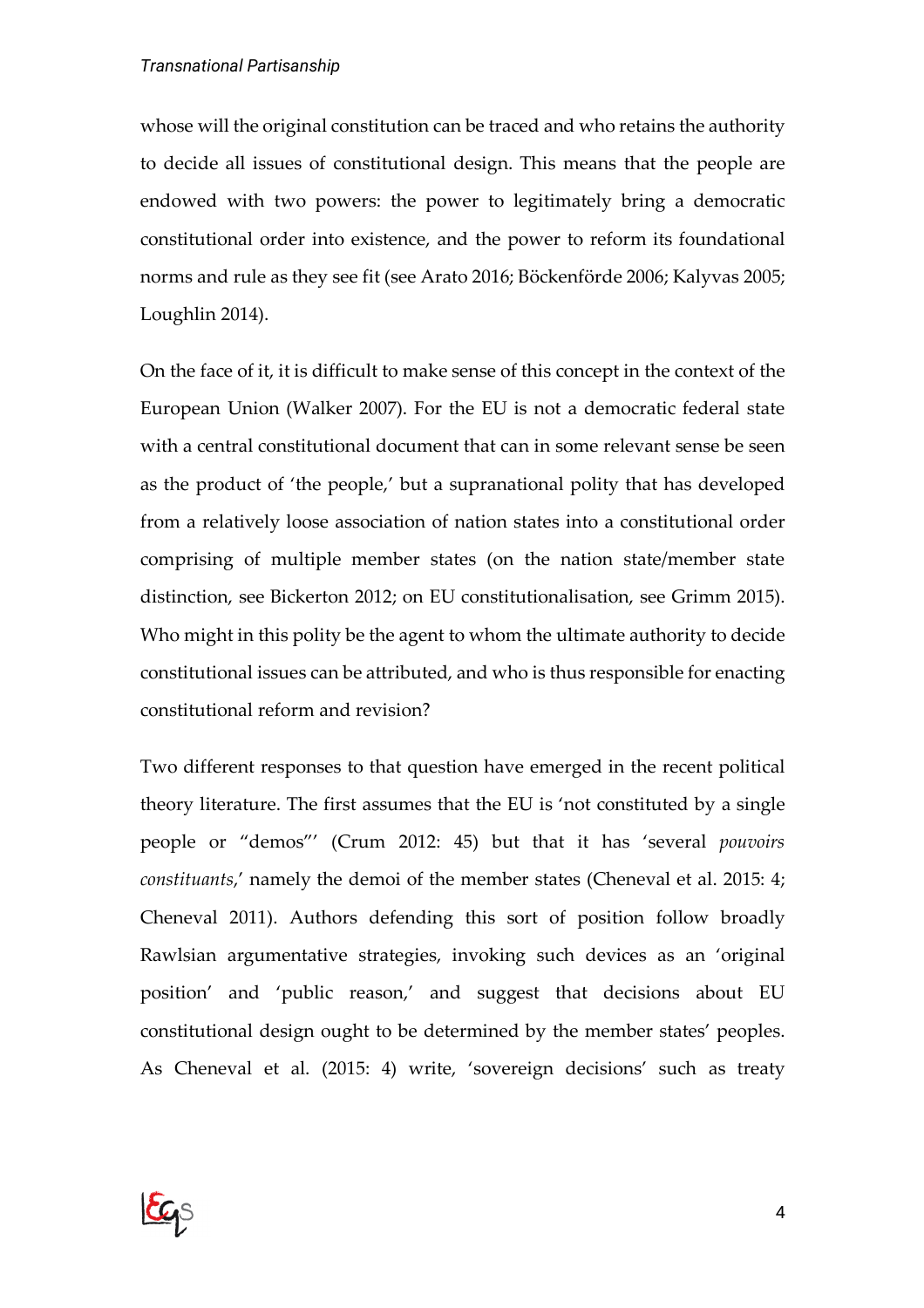ratifications 'are to be taken by or [must be] directly accountable to the *pouvoir constituant* of the states which are the citizens organized as People.'

Different conclusions have been drawn concerning this account's implications for the politicisation of the EU constitutional order. Some scholars take it to imply that the member states' peoples must participate in a direct and unmediated fashion in EU constitutional politics (Cheneval 2011: 133-137). Other authors accept that constitutional decisions of this sort may be made by elected representatives, but affirm the positive role direct-democratic mechanisms can play in incentivising representatives to aim at constitutional decisions that all those subject to it can accept (Crum 2012). Either way, the subjects exercising constitutional agency always ought to be the member state's demoi.

One straightforward reason to find this strategy appealing is that locating constituent power in the demoi of EU member states seems to be descriptively accurate, inasmuch as member states are often said to remain the 'masters of the treaties' (Grimm 2016: 56-58); so from the point of view of realism, the first account has much going for it. Yet, as several commentators have pointed out, the focus on domestic *pouvoirs constituants* faces sizable obstacles. If constituent power refers here, as it typically does, to the more or less unrestrained competence to establish and revise constitutional orders, does this mean that member states' constituent powers also operate in an unbound fashion when they engage constitutional politics at the EU level? And if that is the case, what happens when conflicts between multiple *pouvoirs constituants* arise?

The first account of constituent power in the EU has no answers to these questions. Its assumption that the constituent power of the member states' peoples simply extends beyond the state, *as if* 'the involvement in EU

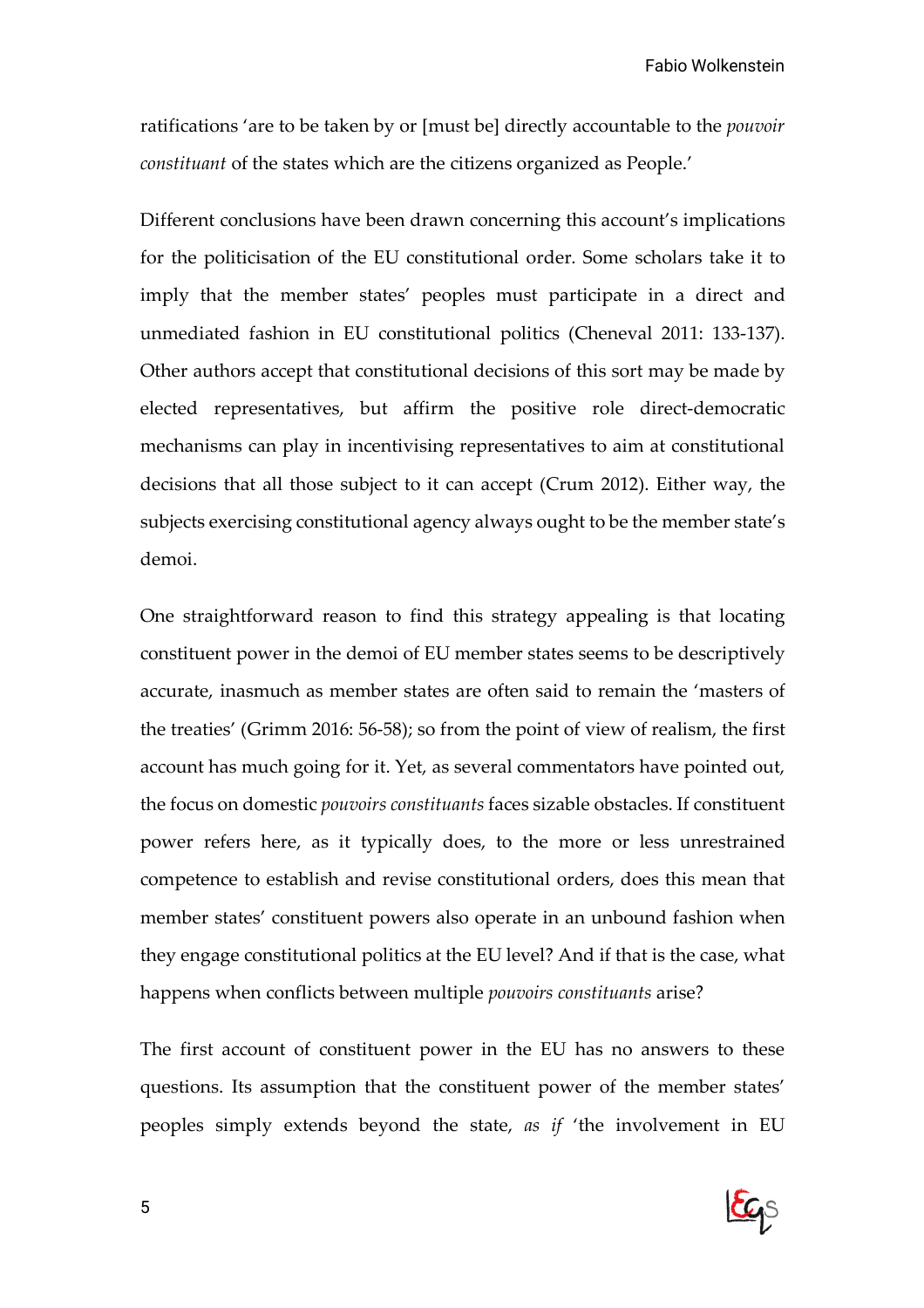#### *Transnational Partisanship*

constitutional politics represented just another mode of intra-state constitutional revision' (Patberg 2017: 206), indeed veils these problems. At work seems here the contestable Schmittian assumption that the allocation of constituent power is an either-or question, such that any exercise of constituent power beyond the state is bound to nullify the constituent power at the state level (cf. Cohen 2012: ch. 2).

Aiming to overcome such a view, the second account of constituent power in the EU that has been proposed in the recent literature on the topic offers a possible way forward. The suggestion is to conceive constituent power in the EU as *pouvoir constituant mixte*, understood as a supra-state constituent power in which individuals participate in their dual capacity as members of the member states' demoi, on the one hand, and Union citizens, on the other.

One prominent author who has developed such a view is Jürgen Habermas (2011; 2017). In his more recent work on the topic, Habermas specifically imagines a complex European constituent assembly in which delegates, represented in their two '*personae*,' deliberate over the constitutional features of the EU (Habermas 2017; cf. Habermas 2011: 68-70). The thought is that, in such an assembly, individuals are 'able to address the other side with the aim of striking a balance between their respective interests' (Habermas 2017: 174), and thus able to devise constitutional norms and rules that prevent potential conflicts between the member states' *pouvoirs constituants*, whilst ensuring that individuals' normative expectations vis-à-vis the EU are given adequate expression.

Importantly, Habermas' approach is not intended as a descriptive account of how supra-state constituent power can operate as a real social force. Instead, its purpose is to demonstrate to what extent certain elements of the current EU

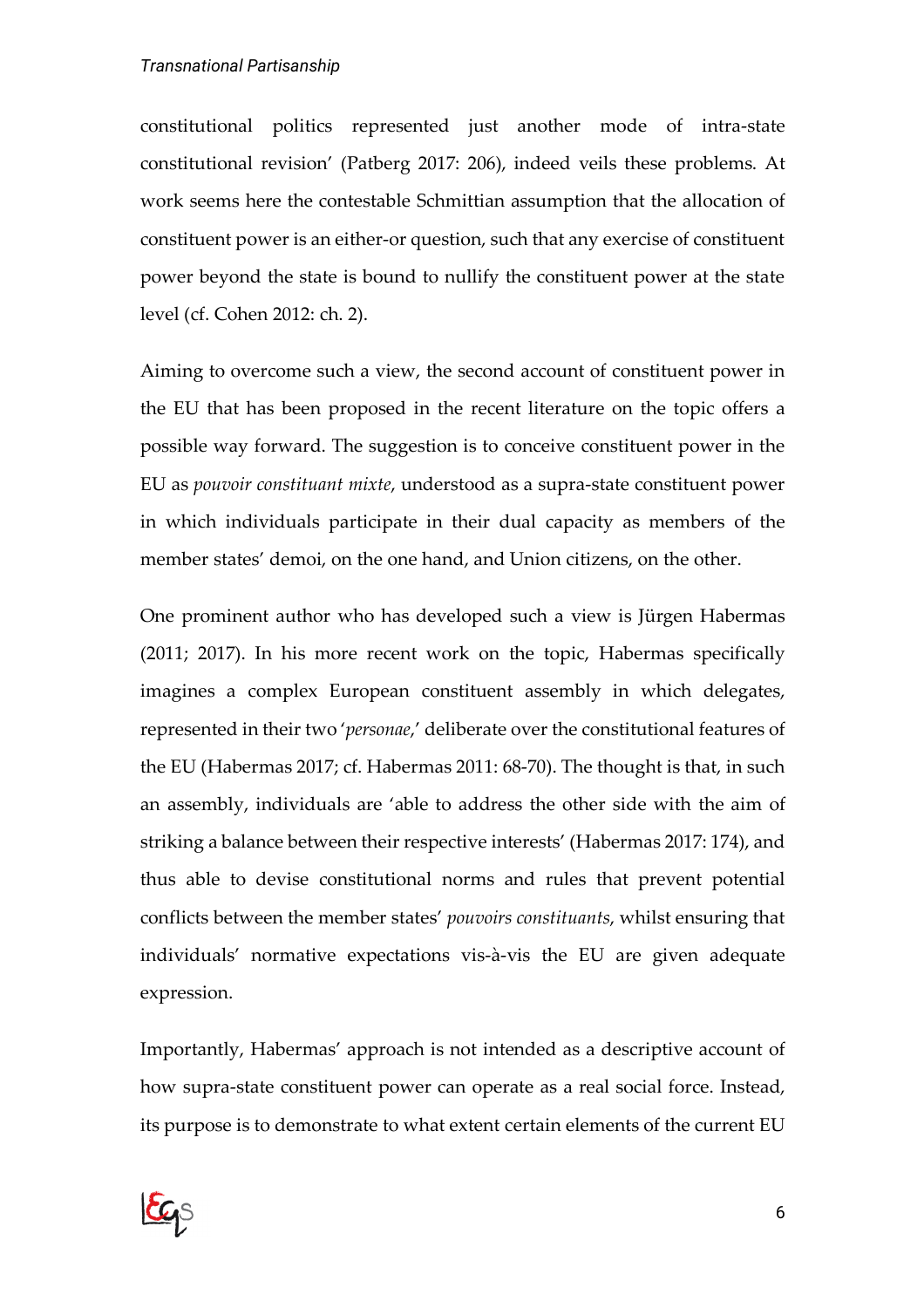constitutional order can be justified from an 'idealised participants perspective,' and which require revision (Habermas 2011: 69). Habermas' strategy is to start from the presumption that the EU has already assumed a democratic character as a result of the Treaty of Lisbon, and then conduct a 'rational reconstruction' of the practice of law-making and implementation in the post-Lisbon Treaty EU. Analogous to his more generalised reconstructive approach, as developed in *Between Facts and Norms* (1994), this entails asking what hypothetical delegates to a European constituent assembly would decide in an idealised rational dialogue about the EU's constitutional foundations.

No doubt, the notion of *pouvoir constituant mixte* presents a significant advance in theorising about constitutional agency in the EU. It can powerfully overcome the problems noted in connection with the first account of constituent power in the EU. Yet, if one seeks an action-guiding model of EU constitutional politics, Habermas' account is the wrong place to look. For, since it conceives suprastate constituent power in purely hypothetical terms, as a *post hoc* justificatory device for existing institutional arrangements, it effectively accepts that constitutional norms can plausibly be articulated in isolation from procedures of political contestation – without the participation of those to whom these norms are supposed to apply.

On a strong reading, one might say that Habermas' perspective provides not so much a solution to the problem that the constitutionalisation of the EU polity has taken place in a largely apolitical fashion, but a *justification* for the apolitical process of constitutionalisation that has so often been lamented. Although Habermas is generally sympathetic to a 'more democratic' EU, he stops short of offering prescriptions concerning the politicisation of the EU constitutional order.

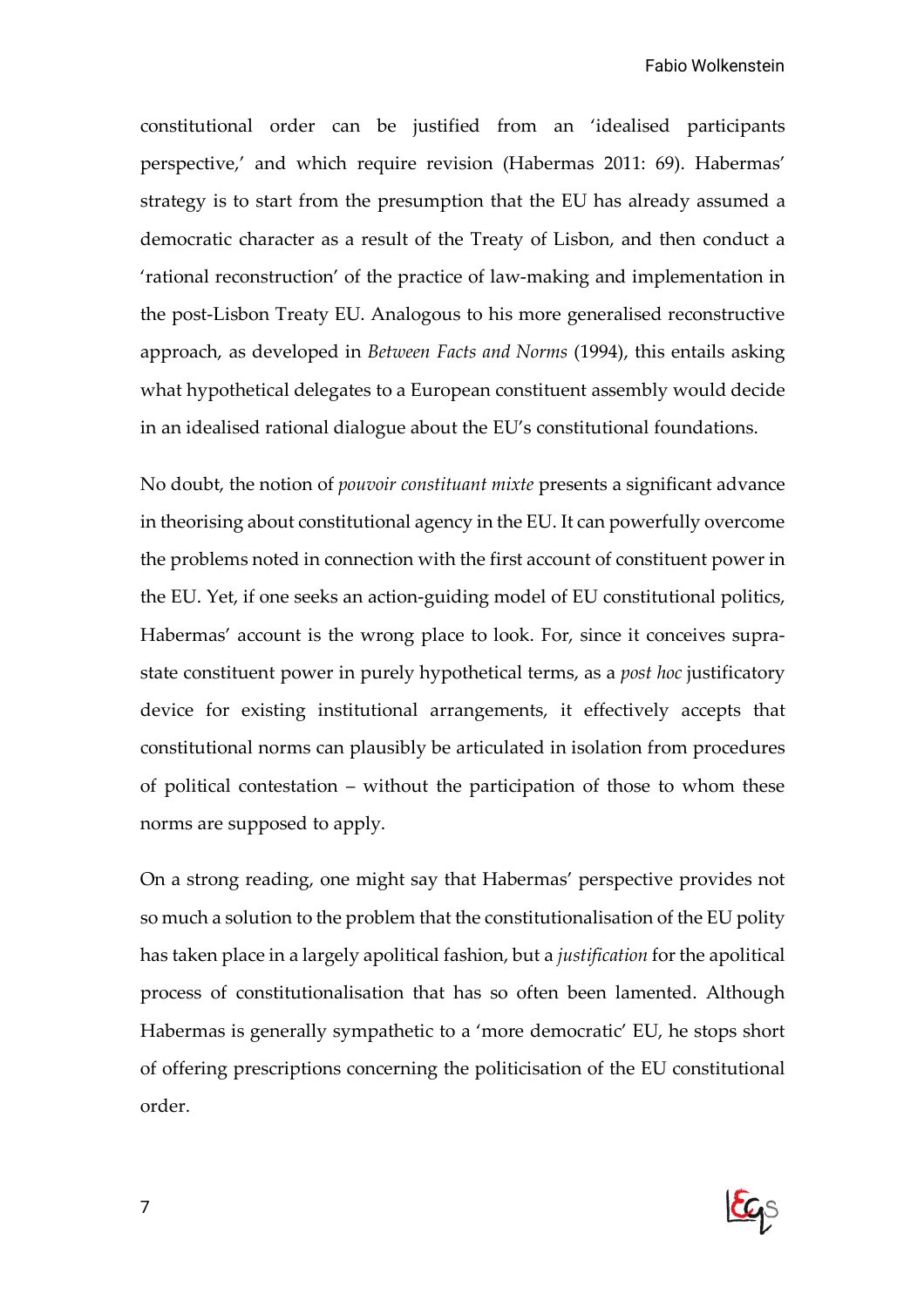#### *Transnational Partisanship*

That Habermas conceives EU constitutional politics in purely counter-factual terms also raises another problem. Even if his approach of 'rational reconstruction' could settle all questions to do with the constitution of the EU at a particular moment in time, constitutional norms must – at least to some extent – be adapted to an evolving historical context. In relegating citizens to passive recipients of norms, however, Habermas' account leaves little room for bringing shifting preferences regarding their political communities and forms of collective organisation to bear on decisions concerning constitutional design.

To better understand this worry, consider Habermas' interpretation of the domestic dimension of the *pouvoir constituant mixte*. This is almost exclusively conservationist, in the sense that Habermas imputes to the citizens of member states' demoi a strong and stable commitment to conserve the 'revolutionary constitutional achievements of the past' (e.g. Habermas 2011: 70; also see von Achenbach 2017: 196). Yet even if citizens are currently so inclined, they might at some point in the future wish to re-invent themselves as a political community, perhaps in a 'co-evolution with their other *persona*' (Niesen 2017: 190). An account of constituent power that allows for such shifts cannot however remain tied exclusively to philosophical reflection; citizens must be made active participants to constitution-shaping, being able to translate rearticulations of member state communities into constitutional arrangements.

Moving beyond a purely counterfactual perspective, a number of scholars have asked how Habermas' notion of *pouvoir constituant mixte* might inspire the exercise of constitutional agency in the real world.1 Niesen (2017: 190-191), for example, toys with the idea that the Habermasian approach might hold the

<sup>1</sup> On the usefulness and plausibility of such a move, see also Arato (2016: 70).

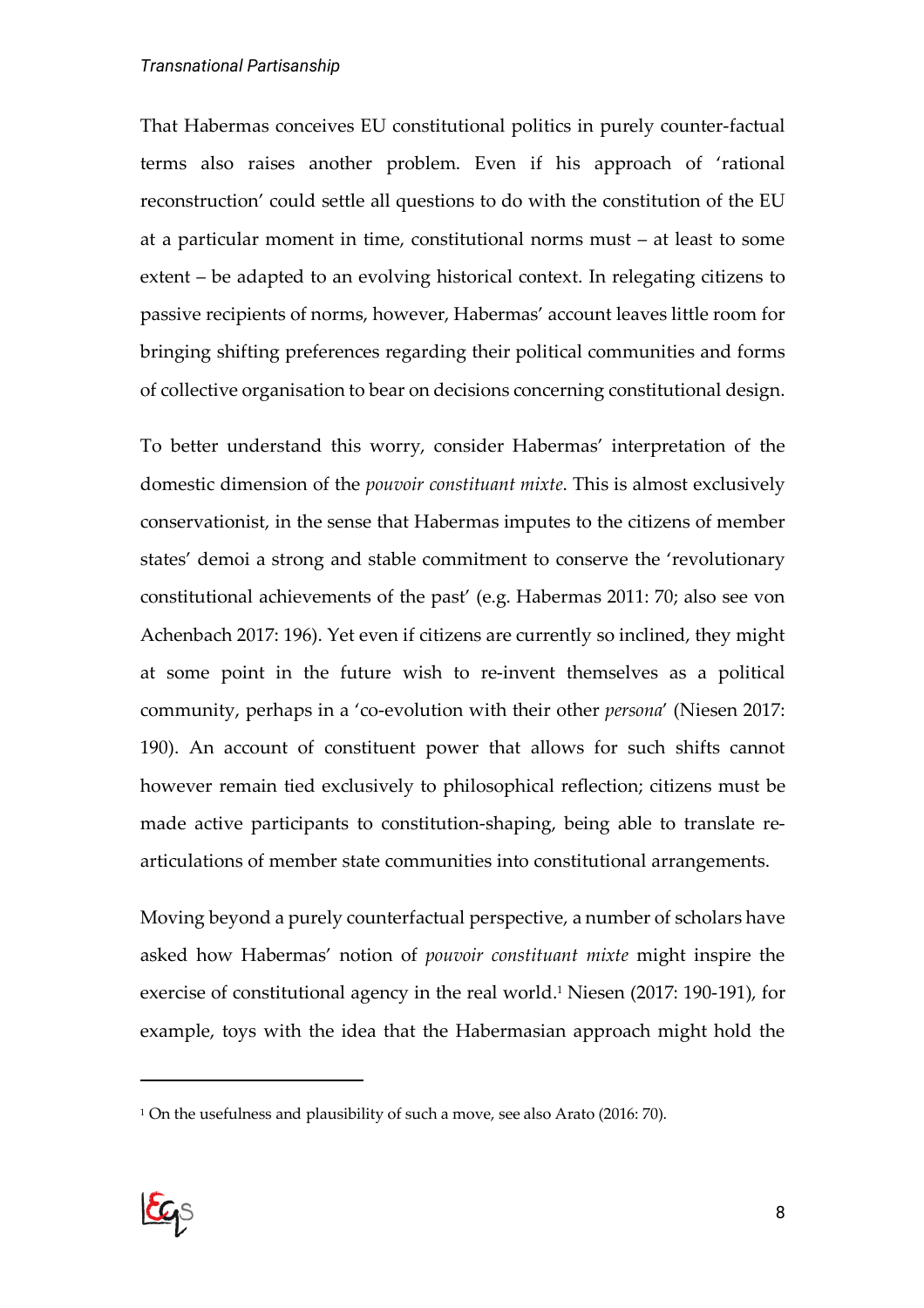potential to empower 'future subjects of constitutional reform,' by providing them with a 'new language in which to ground transformative European citizen engagement.' Similarly, Patberg (2017: 210) interprets Habermas' model as inviting reflection on how the *pouvoir constituant mixte* can be 'brought into the world via a conscious decision taken by the *demoi* of the member states.'

To be sure, up until this point this line of Habermasian scholarship has mainly produced a number of suggestive remarks about possible ways of connecting principles of constituent power to political practice (see esp. Patberg 2018); and for this reason, it is little able to offer a clear vision of how the practice of constituent power could look. Nonetheless, the shift of emphasis from the ideal to the phenomenological that is suggested by authors such as Niesen and Patberg is helpful for normative theorising on the politicisation of EU constitutional politics, as it alerts us to the importance of thinking hard about how normatively desirable forms of constituent power could look in reality.

The most urgent questions to be explored in greater detail have to do with concrete and feasible organisational models for supra-state constituent power in the EU, the ideational resources that can support and sustain the collective pursuit of supra-state constitution-making, and the channels from which the sociological legitimacy of such efforts – roughly, the extent to which exercises of constituent power in the EU are considered legitimate by European citizens – can be expected to flow. The latter is of special relevance for a theory of constituent power that aspires to be democratic in the less philosophical sense of allowing space for contestation and dynamic change. Indeed, the fact that there is a 'deep relationship' (Arato 2016: 131) between sociological legitimacy and a democratic understanding of constitutional change and revision follows

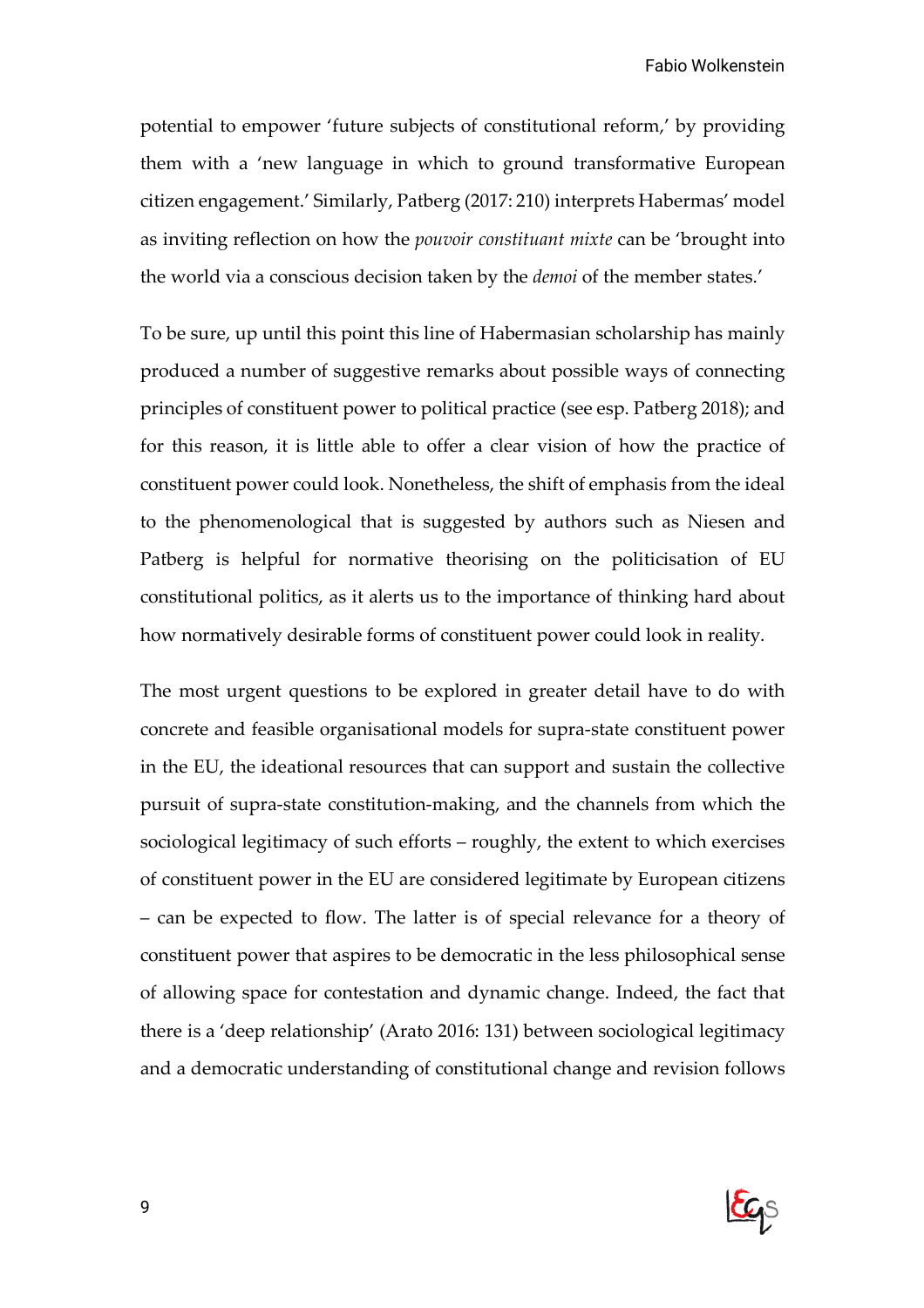directly from the earlier-elaborated commitment to transcending a purely counterfactual perspective on constituent power.

My burden in the remainder of the paper is to address these questions and articulate an empirically informed model of how supra-state constituent power may be exercised in the EU. To that end, I will explore a hitherto neglected form of supra-state constituent power that rests on transnational partisan networks, through which like-minded individuals from different political spheres coordinate with the aim of shaping the constitutional order of Europe.

## 3. Transnational partisanship and constituent power

Reflecting on the prior section's discussion, we may single out several desiderata that an account of constituent power in the EU must meet.

- 1) It must be a 'mixed' form of constituent power whose participants act both in their capacity as members of states and as members of a supranational polity;
- 2) it must allow for participation and contestation; and
- 3) the institutional properties of constituent power must be specified, in particular
	- a) a feasible model of organisation,
	- b) ideational foundations that help justify and sustain the collective pursuit of supra-state constituent power, and
	- c) sources of (sociological) legitimacy.

These desiderata relate both to the normative-substantive and what may be called the 'methodological' aspects of theories of constituent power. The normative-substantive desiderata (1-2) derive in part from the suggestions put

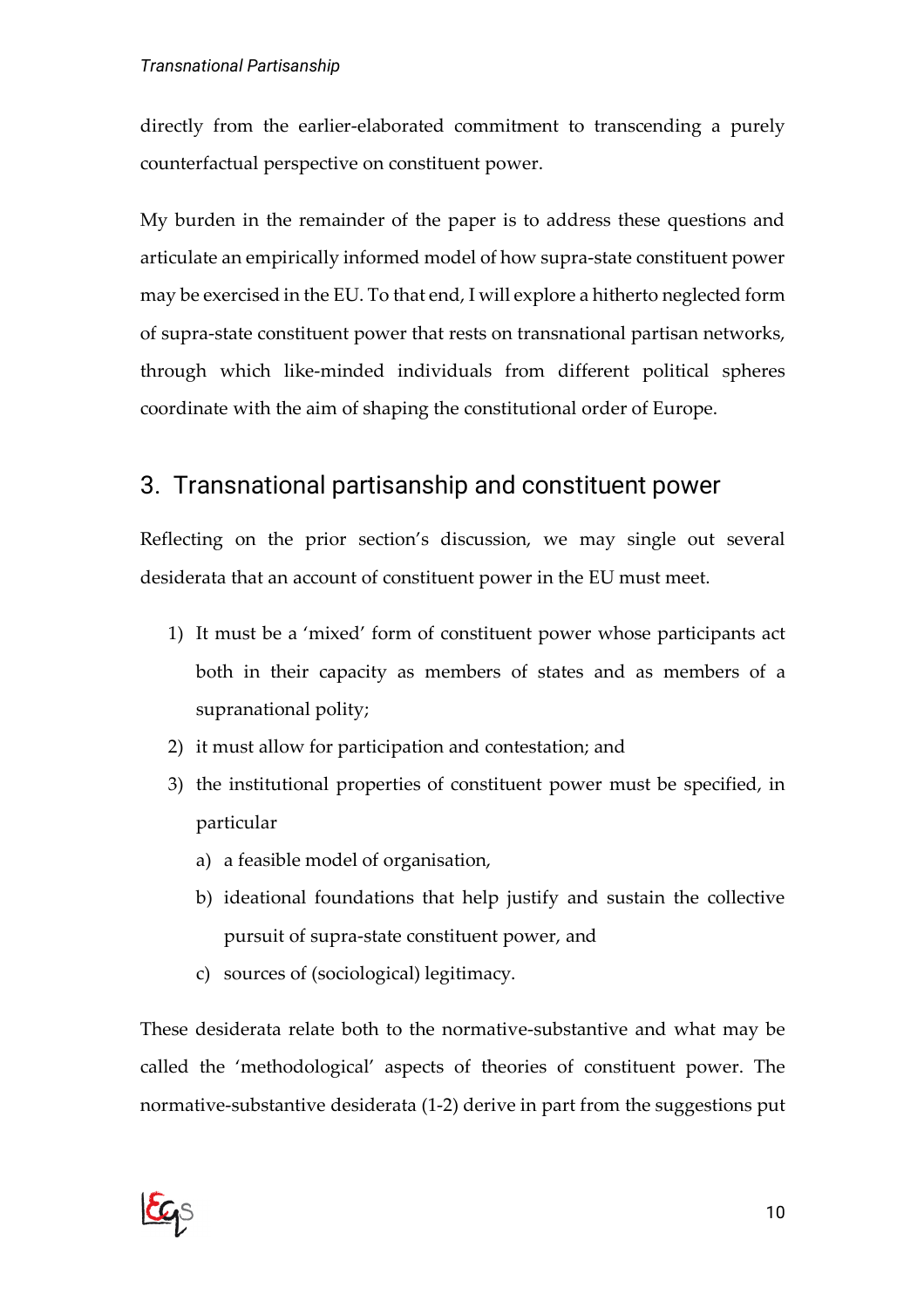forth by Habermas (concerning the superiority of mixed accounts of constituent power relative to unitary ones), and in part from the scholarship of Patberg and Niesen (and their emphasis on the importance of practices of participation and contestation). The methodological desiderata (3), on the other hand, demand approaching the subject matter from an angle that is quite different from that taken by all of these authors, paying particular attention to the practical questions of how a supra-state constituent power can be realised.

The reason for this methodological shift is simple. If the debate around constituent power in the EU is to fully move beyond a counterfactual perspective, headway must be made on precisely those 'applied' questions that existing accounts only loosely touch upon or eschew altogether. In short, a model of *pouvoir constituant mixte* that is capable of guiding political practice has to spell out in more details how real-world citizens could act as shapers of the EU's constitution.

To develop such a model, I follow a strategy of theory-building that is historically-oriented and reconstructive. Taking as point of departure past practices of constitution-making and -shaping in the EU, I ask if and how these practices can provide a blueprint for constituent power that 'future subjects of constitutional reform' could follow. The particular set of practices I concentrate on – transnational partisan coordination that enables and supports the effective exercise of supra-state constituent power – has received little attention in the normative literature on the EU. Yet, as we shall see, tracing the contours of these unfamiliar forms of political agency can illuminate how a supra-state *pouvoir constituant mixte* might be organised.

A paradigmatic case of the kind of transnational partisan coordination I am interested in, one with direct relevance to the EU, is the Christian Democratic

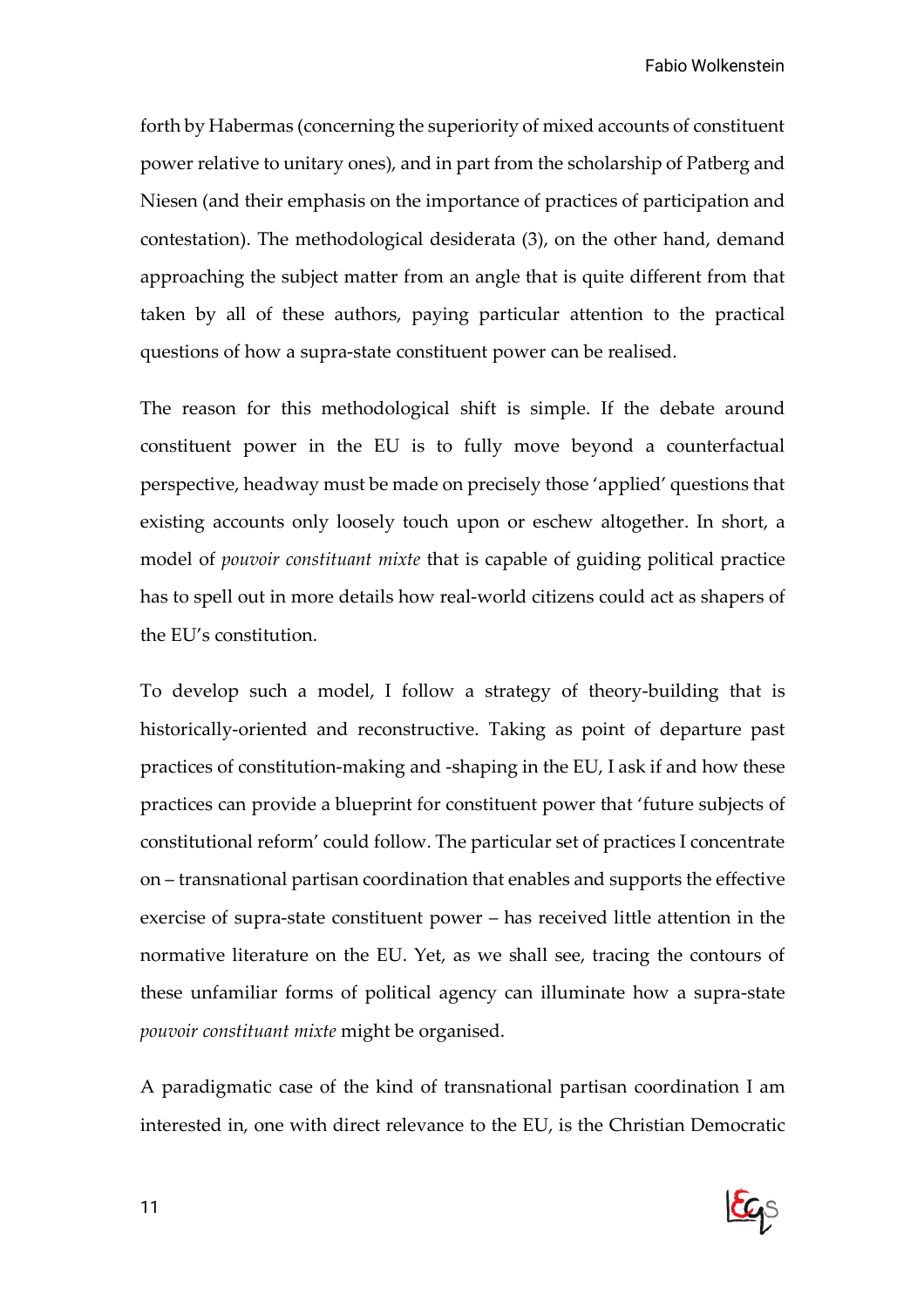transnationalism that burgeoned in the interwar years and following World War II. Although parties of Christian Democratic orientation are not primarily known for their cross-border activities, their mode of cross-border organisation reflects a unique form of coordinating joint political action beyond the state.

Central to their organisational strategy were transnational party networks: these provided arenas for deliberation over constitutional questions regarding the founding of a common European order, as well as sites in which joint political action was coordinated. Because of the dominance of Christian Democratic parties in the original member states of the European Coal and Steel Community (ECSC) and the European Economic Community (EEC), these networks turned out to play a crucial role in realising European Union, providing a powerful model for organising supra-state constituent power.2

Let us look more closely at this form of political agency and explore whether it may satisfy the aforementioned desiderata.

#### *3.1 Organising constituent power: Partisan networks*

One of the defining features of the transnational partisan networks developed by Christian Democratic parties is that they were mainly structured around informal exchanges. Dialogue about shared commitments was a primary function of these exchanges: the purpose was to foster discussion between politically like-minded individuals from different national spheres. The topics addressed ranged from general reflections on the present state and possible

<sup>2</sup> The following is indebted to the excellent historical accounts of Christian Democratic transnationalism in Kaiser (2007) and Papini (1997), as well as the comprehensive edited volumes by Gehlen and Kaiser (2004) and Buchanan and Conway (1996). A further major resource used here for the purposes of reconstructing the distinctive features of Christian Democratic transnational organisation is the Volume 4 of the *Documents on the History of European Integration Series B* (1990), edited by Lipgens and Loth.

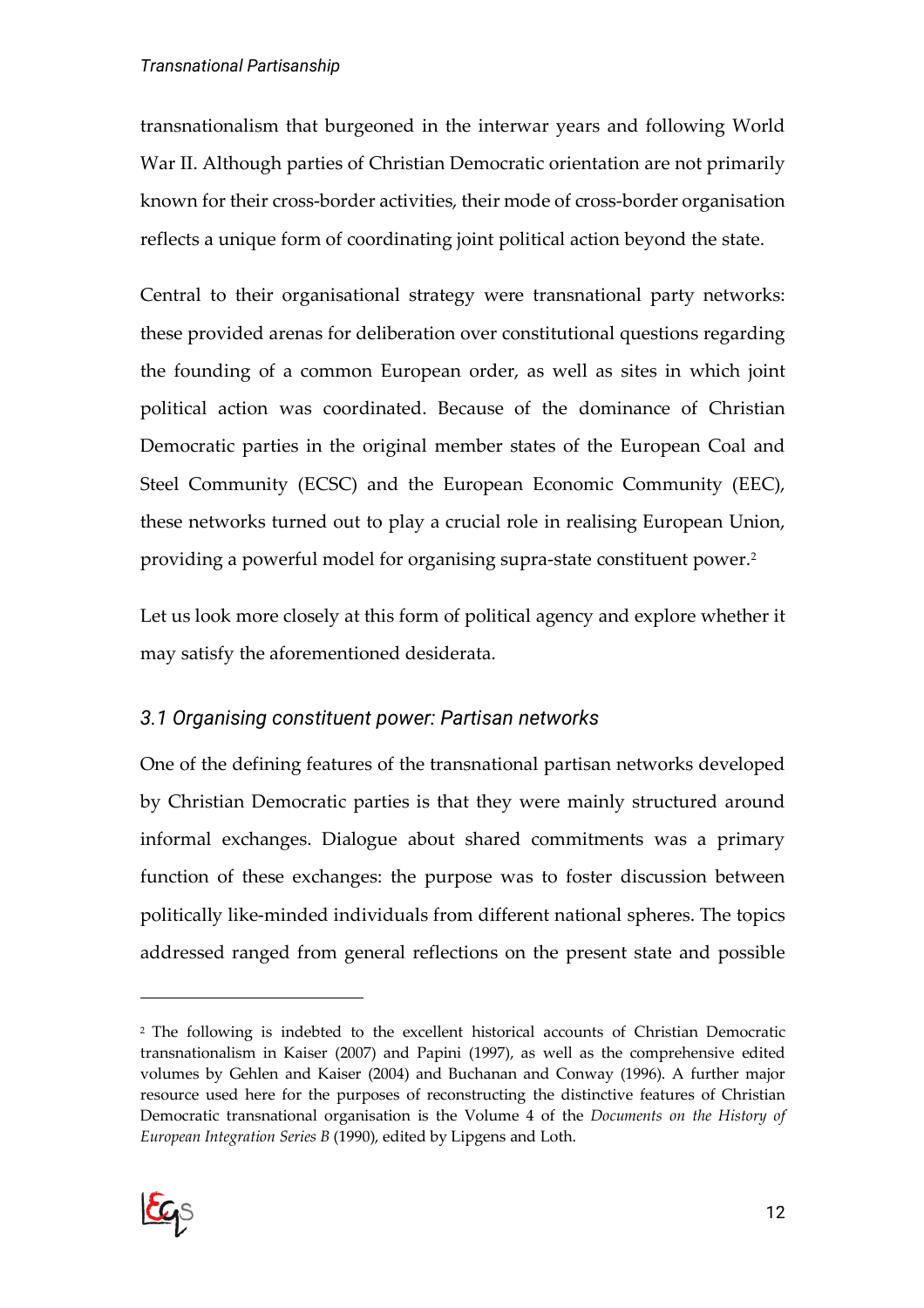future of the jointly espoused political project, to more specific questions to do with connecting principles to practice (Gisch 1990; Kaiser 2007: esp. ch. 5). Here the more general nature of partisan practice makes itself visible: partisanship is not just about formulating political proposals, but also about implementing them (Rosenblum 2008; White and Ypi 2016).

Insofar as transnational partisan coordination of this kind is about implementing political aims, it can be harnessed to realise objectives that single states cannot achieve on their own – for example by helping national parties synchronise their actions and activities in a way that allows them to execute larger tasks. From the point of view of EU constitutional politics, this is one of the most attractive features of this form of cross-border organisation, and the reason for why it can facilitate the exercise of supra-state constituent power. There are two different, sequential roles that the Christian Democratic partisan networks performed in this connection – roles we may consider in turn.

The first is *preparatory*: transnational partisan networks can over time lay the groundwork for the future enactment of constituent power beyond the state, helping individuals to overcome difficult challenges associated with exercising power trans- or supranationally. Chief amongst these challenges is a lack of agreement among members of the network as to the goals to be pursued in concert. Likewise, the national parties that form the network may simply lack the means to directly translate their shared aims into decisions, for instance because they are not in government in their respective states. Transnational party networks can contribute to solving these problems, in that they provide platforms for cross-national dialogue aimed at devising common strategies to gain power in the future and/or developing a shared vision that all national parties uphold.

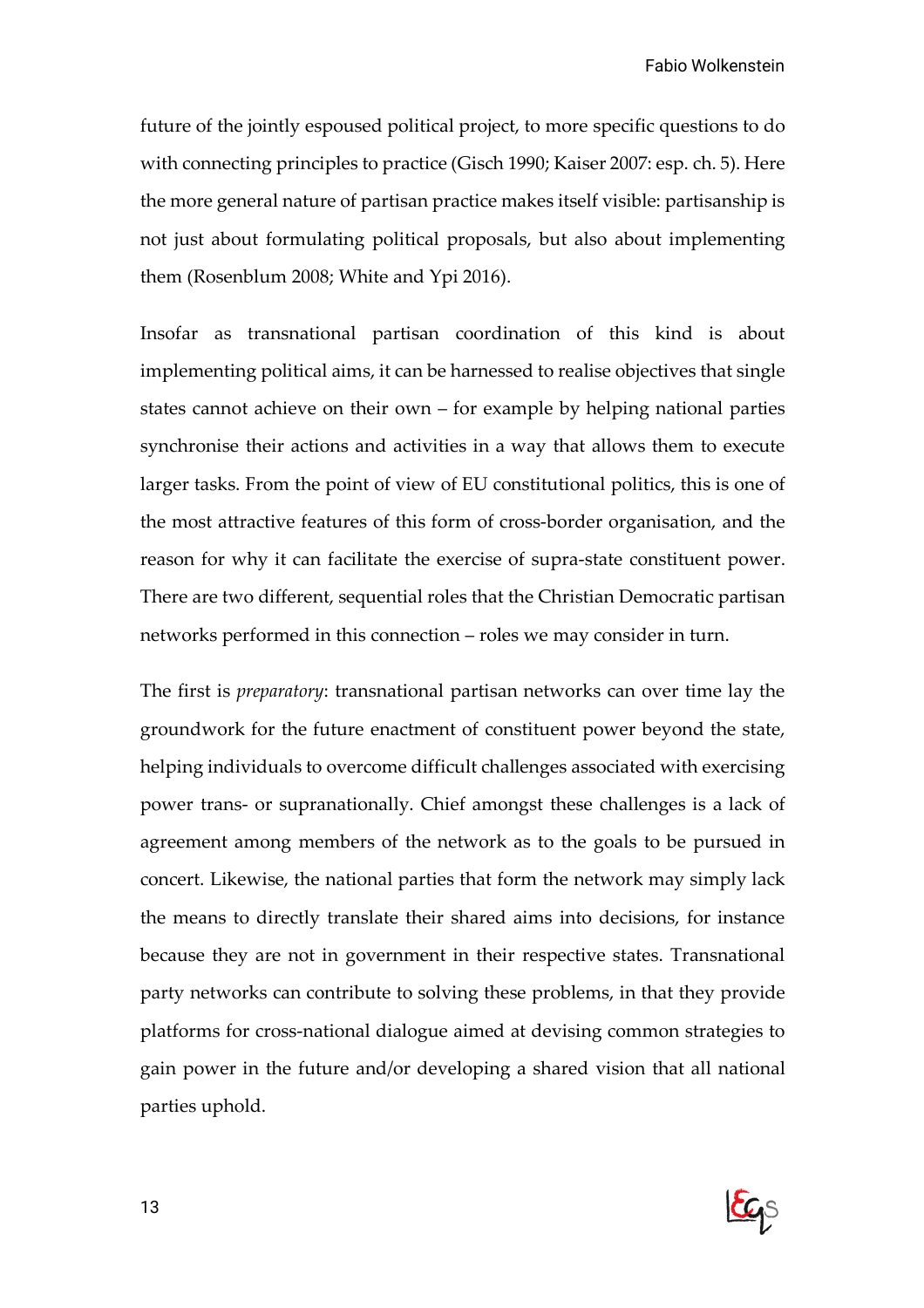#### *Transnational Partisanship*

To see what this means in practice, consider one transnational party network that may straightforwardly be interpreted as *having prepared* later exercises of constituent power – the Secrétariat International des Partis Démocratiques d'Inspiration Chrétienne (SIPDIC). SIPDIC was a transnational organisation of Catholic parties that was founded in 1926 by the Italian left-wing Catholic Luigi Sturzo with the primary aim of fostering lasting peace between the peoples of Europe. The organisation disintegrated in 1939, in part because many democratically-minded Christian parties were put under severe pressure by fascist regimes, but also because the involved parties were unable to agree on a shared agenda of political objectives (Kaiser 2007: 116). Yet, although SIPDIC failed as a transnational organisation, the cross-border exchanges that occurred under its aegis proved crucially important for the Christian Democrat's constitution-shaping activities after World War II.

There are three senses in which this is true. Firstly, as historians of Christian Democracy (ibid.: 117) have pointed out, the transnational dialogue SIPDIC facilitated helped overcome a general reluctance among Christian Democratic parties to organise transnationally – a reluctance rooted in the view that the Catholic Church is the only legitimate international representation of Catholic interests and ideas. This was an important precondition for effective transnational organisation after the War.

Secondly, the deliberations among SIPDIC's members also promoted a collective learning process, showing 'to all involved that party cooperation could only be effective if it combined strictly pro-democratic parties with a shared value system and was extended to democratic liberal and conservative Catholics to broaden its basis and strengthen its potential influence – and that it required some shared core strategic policy objectives' (ibid.). Though this

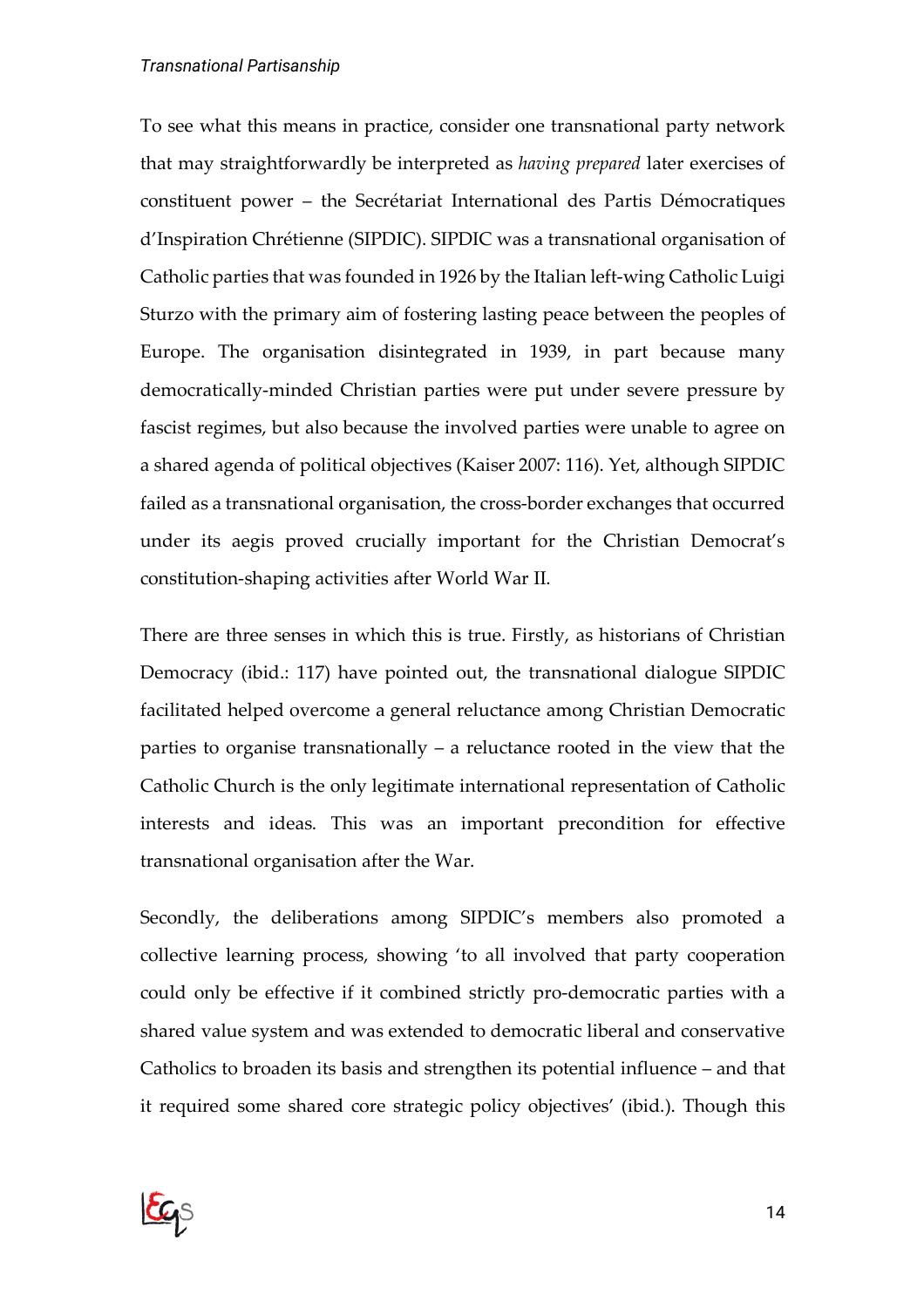learning process did not result in programmatic agreement in the interwar years, as I have noted, it prepared the post-war emergence of an ideological consensus among Christian Democrats concerning European unification (see below).

Thirdly, though there was no direct organisational continuity between the networks formed around SIPDIC and the transnational associations that formed after World War II, key figures of post-war Christian Democracy – notably Konrad Adenauer and Robert Schuman – attended SIPDIC meetings and congresses and engaged in the association's deliberations about the unification of Europe. It is not implausible to assume that their participation at these events shaped their views on achieving European unification, facilitating future agreement about collective goals – though it was only the mutual exchanges in the later-founded *Nouvelles Équipes Internationales* (NEI) that 'created the basis of personal confidence among … such politicians as Schuman, De Gasperi and Adenauer, which … made possible the policy associated with their names' (Gisch 1990: 484).

Importantly, as a practice of reasoning that involves individuals who are both members of nation states *and* potential members of a future supranational European order, the just-mentioned deliberations within SIPDIC may be interpreted as instantiating the sort of 'two-personae' exchanges envisaged in the Habermasian conception of *pouvoir constituant mixte*. In a sense, one may say that the success of SIPDIC was undermined by the fact that the interests tied to the first 'persona' – being a member of a particular nation state – were of greater significance to many of the participants than the interests associated with the (hypothetical) second persona. The French Popular Democrats, for one, mainly sought to use SIPDIC's network to foster alliances against revisions

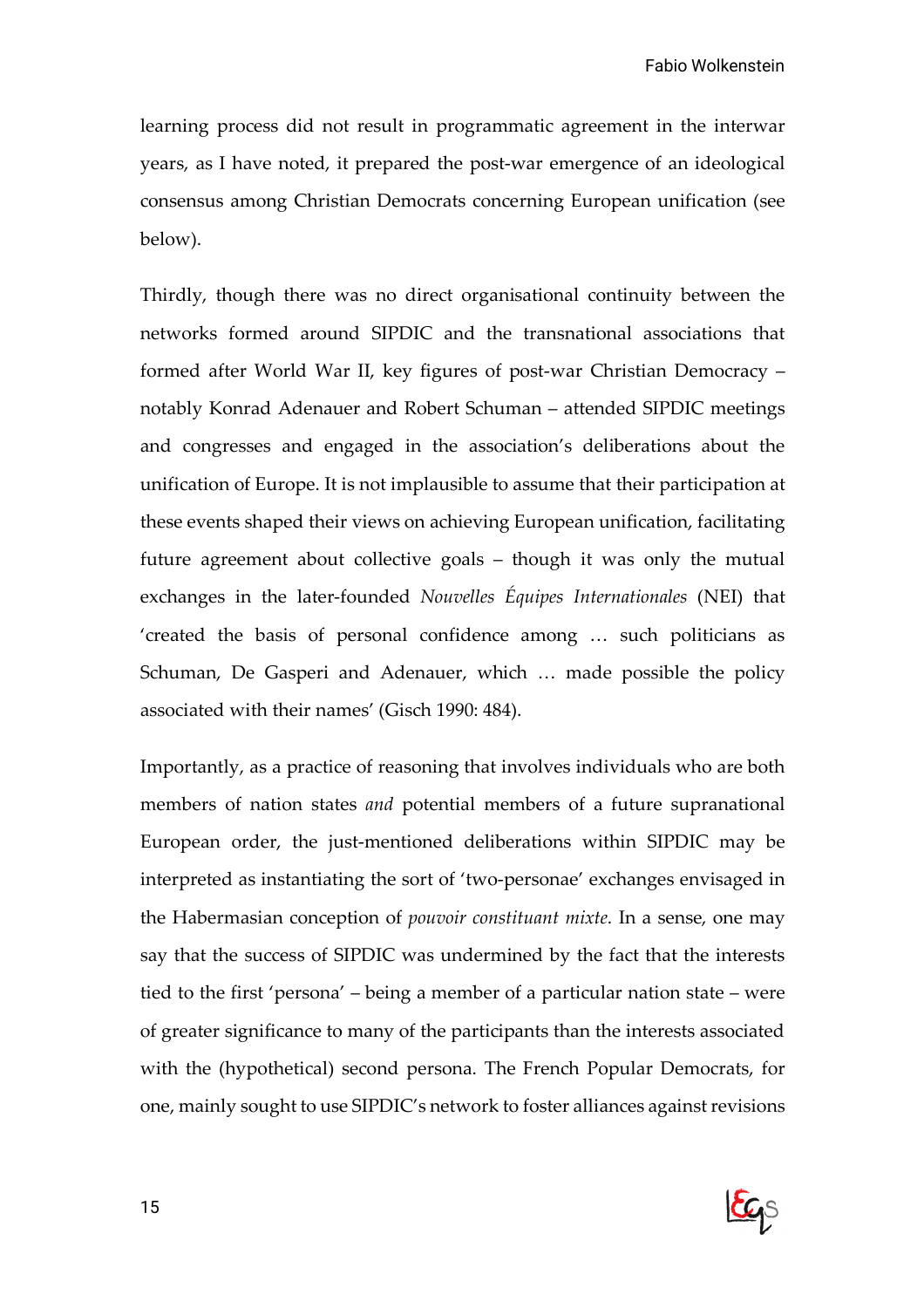#### *Transnational Partisanship*

of the Versailles Treaty and, thus, also against the German Centre Party and Germany more generally. This created an atmosphere of mistrust among the parties and triggered numerous debates that were primarily about the assertion of national interests, rather than about goals shared by all network members. This was to change in the post-war era, where, as we shall see, Christian Democratic partisans were better able to bring their national commitments and trans- or supranational visions into equilibrium.

I now turn to the second role transnational partisan networks can serve, which is even more relevant to the question of constituent power than the first. This may be called their *executive* role and refers to instances where members of partisan networks are capable of putting their shared goals into effect. At least two conditions must be met in order for this to be possible. The first is that members of the network *agree on the aims and goals they wish to pursue in concert*. Why this is crucial is not difficult to see: disagreement over possible courses of action often has action-impeding implications, sometimes even erodes mutual trust amongst those who associate with the purpose of acting together. The example of SIPDIC shows that transnational partisan networks are not immune to these problems.

The second condition may likewise be inferred from the above discussion: this is that *most or all of the parties forming the network are in a position that permits them to exert significant influence on general norms and laws*, for example that they are in government in their respective states. Again, it is easy to see why this is important. If transnationally shared aims concerning the founding or constitutional revision of a supra-state order are to be realised, individual members of the partisan networks must also be capable to authoritatively shape (national) laws and constitutions. Holding office may further be seen as

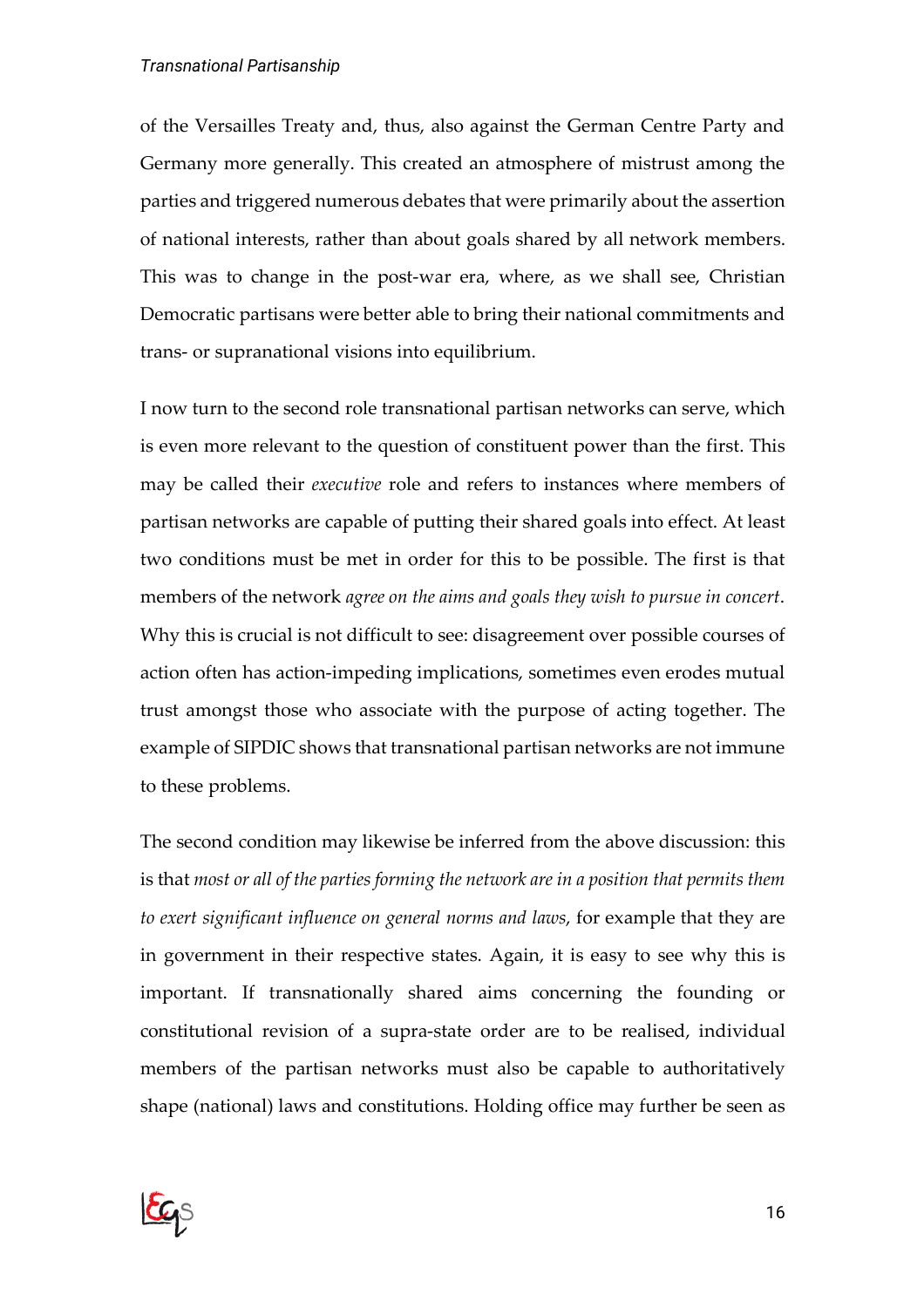warranting the (sociological) legitimacy of constituent agency: weighty ambitions of the kind typically involved in enactments of constituent power arguably require public support, and having gained sufficient electoral strength to be in government may plausibly be interpreted as signalling that such support is available.

When these two conditions – agreeing on shared goals and having access to power – are satisfied, transnational partisan networks can provide a springboard for the co-operative implementation of shared projects across nation states. What does that involve exactly? One important thing transnational partisan coordination can ensure in this connection is that certain *key decisions are taken more or less simultaneously* in each state: for instance that all members of a future or present supranational community enact a major constitutional change at roughly the same time, or agree to the core constitutional features of a new, supra-state political order.

The cross-border exchanges enabled by partisan networks may likewise facilitate *coordinating strategic reactions to temporary political failures or crises, as well as to national and transnational dissent and resistance facing partisans*. Reactive actions of this sort are instrumental to the realisation of trans- or supranational political projects, and they squarely fall in the category of executive action since they involve jointly taking authoritative steps aimed at keeping on track the implementation of a shared political project.

The Christian Democrats' transnational partisan networks were able to exercise this executive function mainly in the period after 1950, when Christian Democratic parties were the dominant political force in all six member states of the ECSC and EEC. Being connected to the relevant legislative and executive mechanisms in these states, the national parties were capable of realising

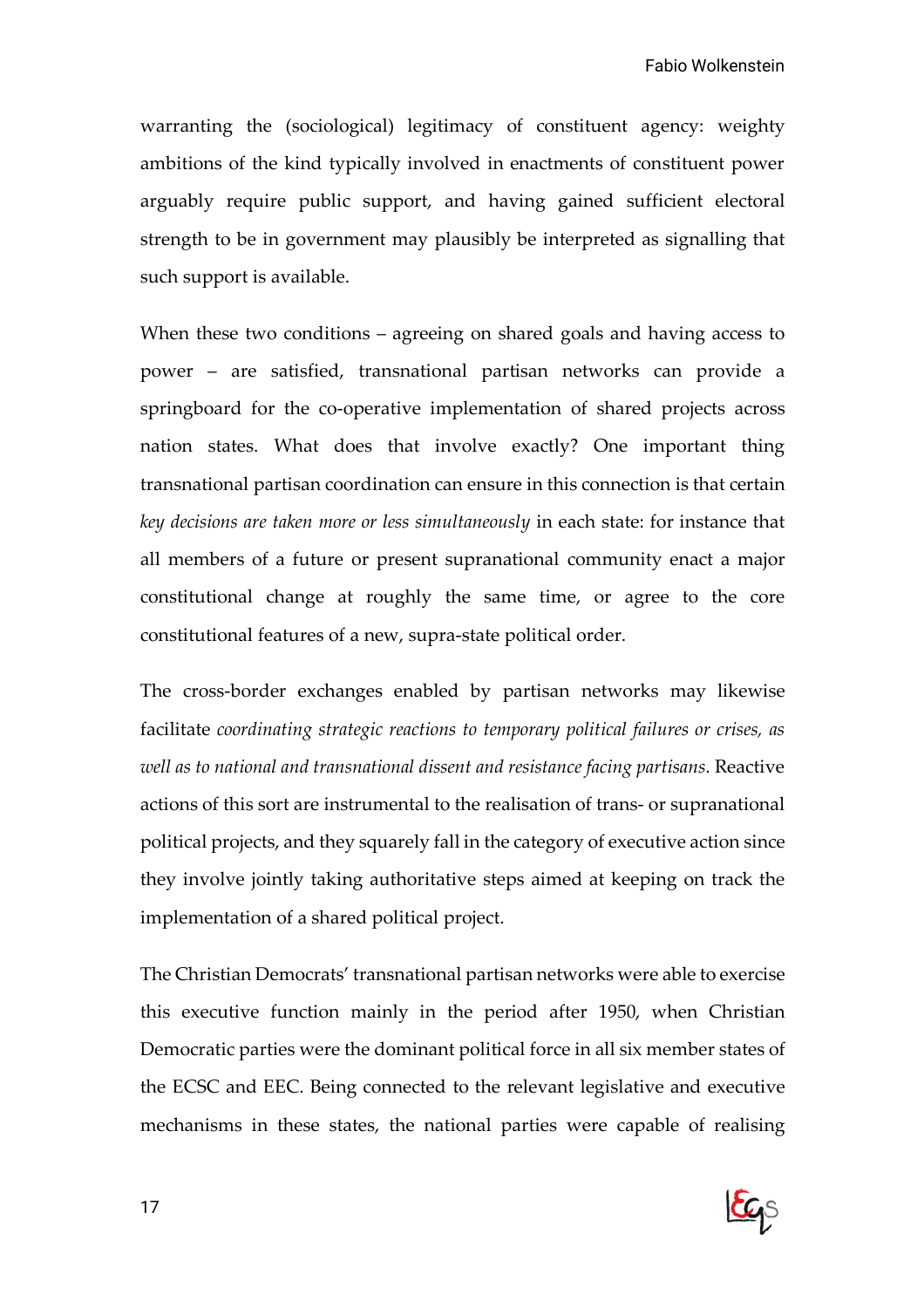politically their shared supra-state project of building the constitutional foundation of 'core Europe' – and their transnational network was a major enabling factor in these exercises of constituent power.

The first thing to note is that transnational party cooperation, notably via the consultations and congresses that took place in the newly-established NEI and the more informal *Geneva Circle*, promoted the homogenisation of policy objectives among Christian Democrats and more generally allowed them 'to develop their own peculiar notion of "Europe"' (Gehler and Kaiser 2001: 780).3 The ideological consensus that emerged – most emphatically perhaps at the Sorrento congress in April 1950 – was not only a distinctively anti-communist but also, to some extent at least, an anti-liberal one: it not only opposed the areligious materialism of Stalin's Russia, but also linked the horrors of the two World Wars to the ostensibly liberal roots of modern nationalism (Gisch 1990: 480-484; Acanfora 2015). <sup>4</sup> At any rate, these shared ideological commitments also led Christian Democrats to converge on preferences concerning European integration – a convergence that, as one historian notes, was a 'precondition for

<sup>4</sup> The 'political report' of that congress, which was attended by leading statesmen from 15 European countries, is insightful here. It starts by emphasising that 'Christian Democratic movements have acquired a predominant position in postwar European political life. They have a double mission that no other political force is capable of fulfilling: (a) To improve the lot of workers … (b) To create a solid international community, or rather a supranational one. These two aims must, or rather can, be achieved only by democratic means.' Later, it is stated that 'The Christian Democratic movements are by their nature anti-totalitarian … we fight Communism because it bars the way to the creating of a Christian society' and that 'If by liberalism is meant the economic regime of complete *laisser-aller*, to that extent Christian Democracy is anti-liberal' (NEI, Congrès de Sorrente, ACDP Archives, NEI no. VI-004-011/4).



<sup>&</sup>lt;sup>3</sup> The necessity of agreeing on shared goals was widely recognised by Christian Democratic actors, as is evidenced in many recorded passages and communiqués. To cite just one example, the NEI's official message of 1 January 1949, which it addressed to the European public, stresses at the outset that 'One cannot establish a European union … without agreement on a common ideology' (Message NEI 1949, ACDP Archives, NEI no. VI-004-002 or 004-059/3).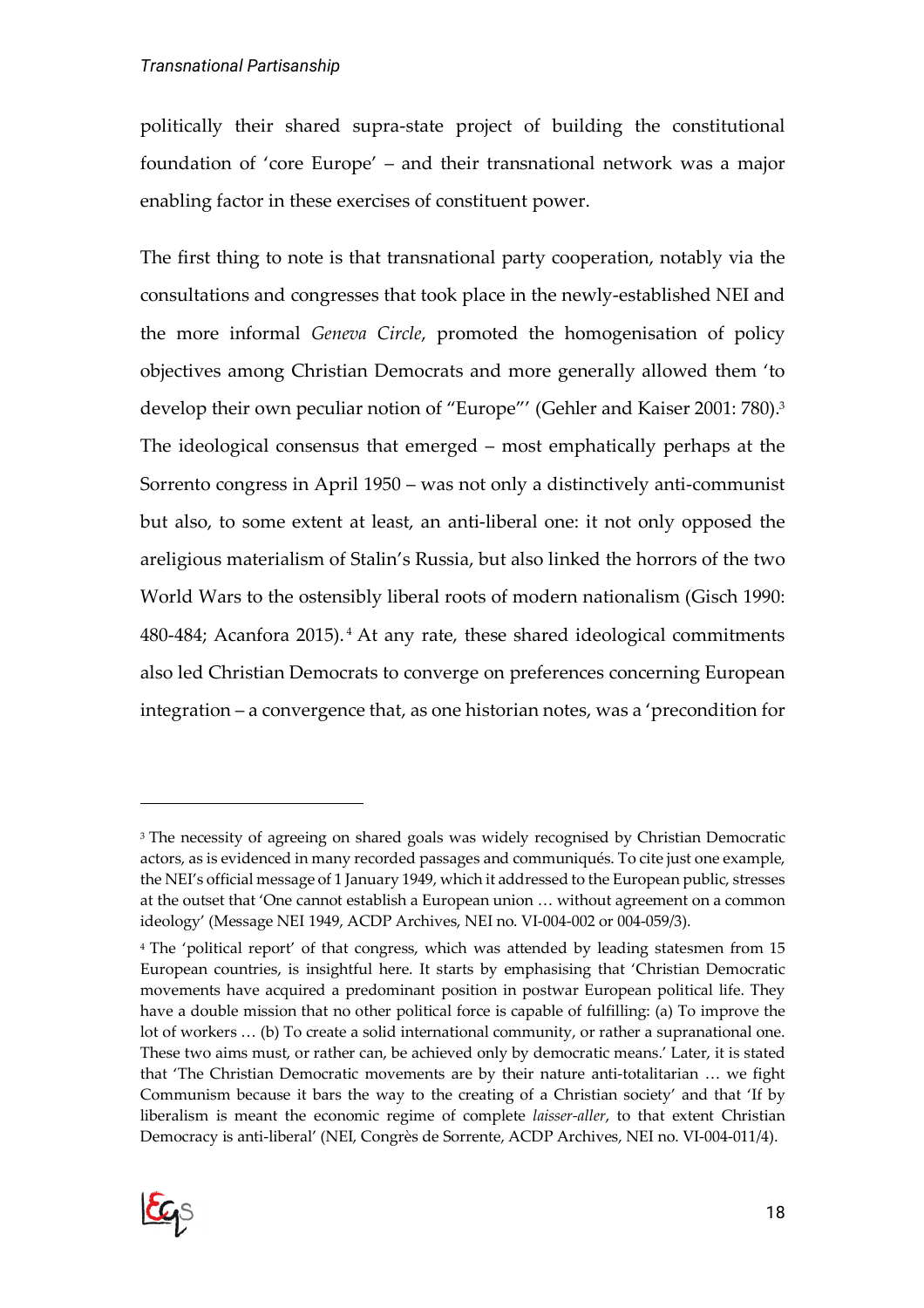developing common ideas for the constitutionalisation of core Europe and for preparing concrete European policy-making' (Kaiser 2007: 240).

The transnational deliberations that paved the way for this ideological convergence, insofar as they have been documented, may again be interpreted as reflecting the sort of 'two personae' logic that the exercise of *mixed*  constituent power demands. A highly structured way of preparing transnational exchanges made this possible. For example, prior to the NEI's 1954 Bruges congress, which culminated in the passing of the 'Manifesto of Bruges,' which outlined the Christian-Democratic project of a European common market, the Belgian Christian Social politician Robert Houben, in his capacity as *rapporteur* for the Bruges congress, developed a detailed questionnaire on issues of European economic integration that he sent out to each national branch of the *Équipes* (Gehler and Kaiser 2001: 792). The answers national party representatives provided – *qua* citizens of European nation states – in turn served as the basis for deliberations at the congress, where participants also addressed each other *qua* members of a future European political order that transcends individual nation states.

How did transnationally organised Christian Democrats eventually bring their shared vision of Europe to bear on constitutional decisions, enacting constituent power? It is important to note that the influence of transnational party networks remained mainly *indirect*: though they undoubtedly 'saw it as their role to influence the process of integration in the direction of their own philosophy and programme' (Gisch 1990: 481), Christian Democrats never intervened directly via the NEI or the Geneva Circle in the negotiation and implementation of economic treaty clauses. Neither in connection with the ECSC treaty, nor in connection with the EEC treaty, did transnational party

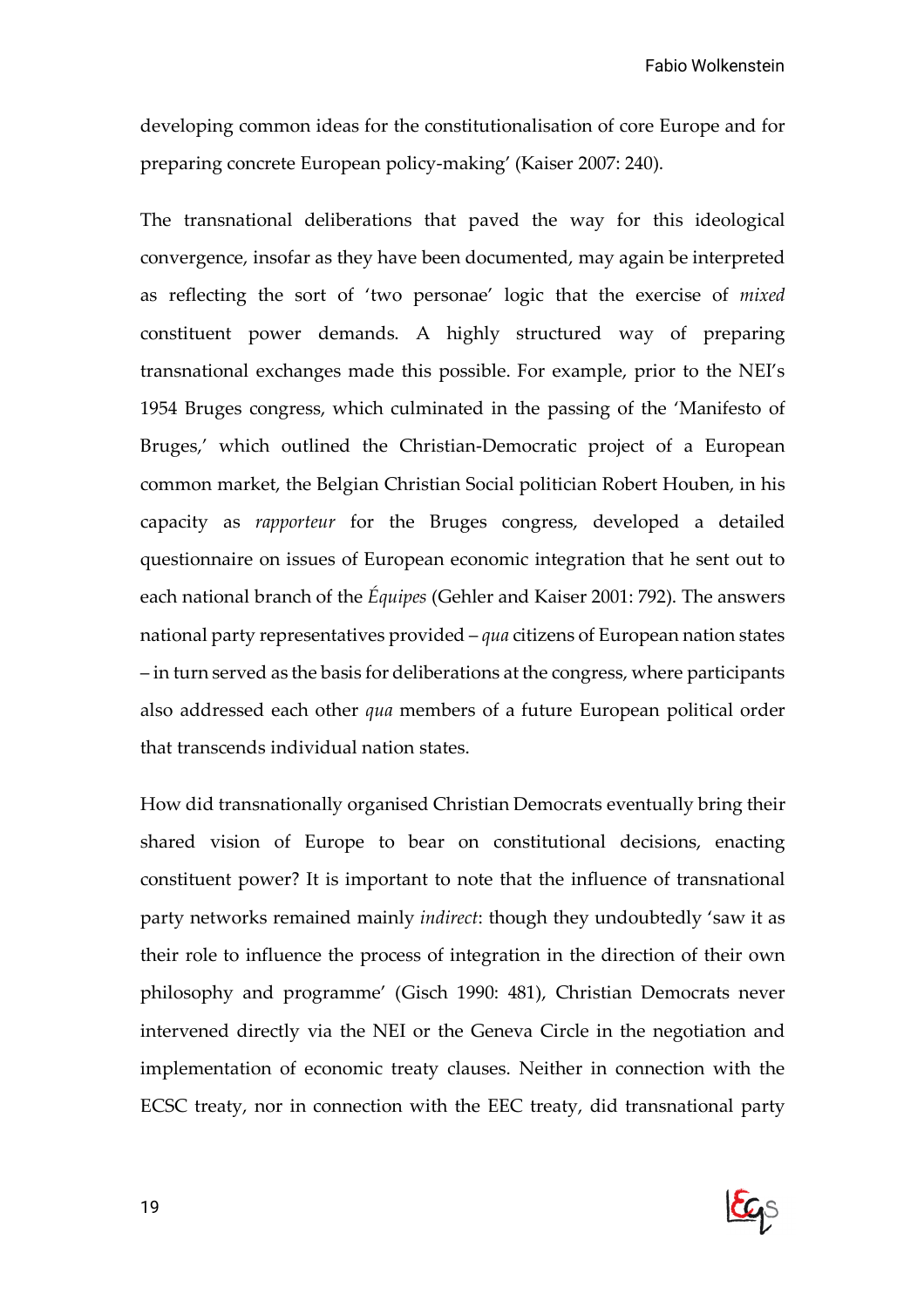#### *Transnational Partisanship*

networks exercise power in an unmediated fashion (Kaiser 2007: 222). But this does not mean that their influence was negligible. The opposite is the case. For this was a period where, as we saw, national governments and ministries were largely controlled by Christian Democrats, and so the transnationally agreed political commitments made their way into the intergovernmental negotiations without the need for direct political interference of party networks. Not least because key Christian Democratic figures on the top of their respective party hierarchies (such as Konrad Adenauer) were at the forefront of transnational coordination, the transnationally agreed objectives could powerfully be channelled into intergovernmental decisions. It is not difficult to interpret this as exemplifying the political pragmatism that is a more general characteristic of Christian Democratic political strategies (cf. Kalyvas and van Kersbergen 2010): there was simply no need to intervene in a process that was in any case largely controlled by partisans of Christian Democratic persuasion.

With all that in mind, we may turn now to the question of whether the justdiscussed model of transnational organisation aimed at exercising supra-state constituent power satisfies the desiderata specified at the outset of this section. How does the transnational partisan account of constituent power fare in this respect?

So far, it seems clear that it can satisfy desideratum (1), that which emphasises that the supra-state constituent power in Europe ought to be a 'mixed' form of constituent power, whose participants act both in their capacity as members of states and as members of a (present or future) supranational polity. The crossborder communication enabled by transnational partisan networks can indeed induce dialogue between the two Habermasian 'personae.' There furthermore appears to be good reason to think that constituent power exercised via

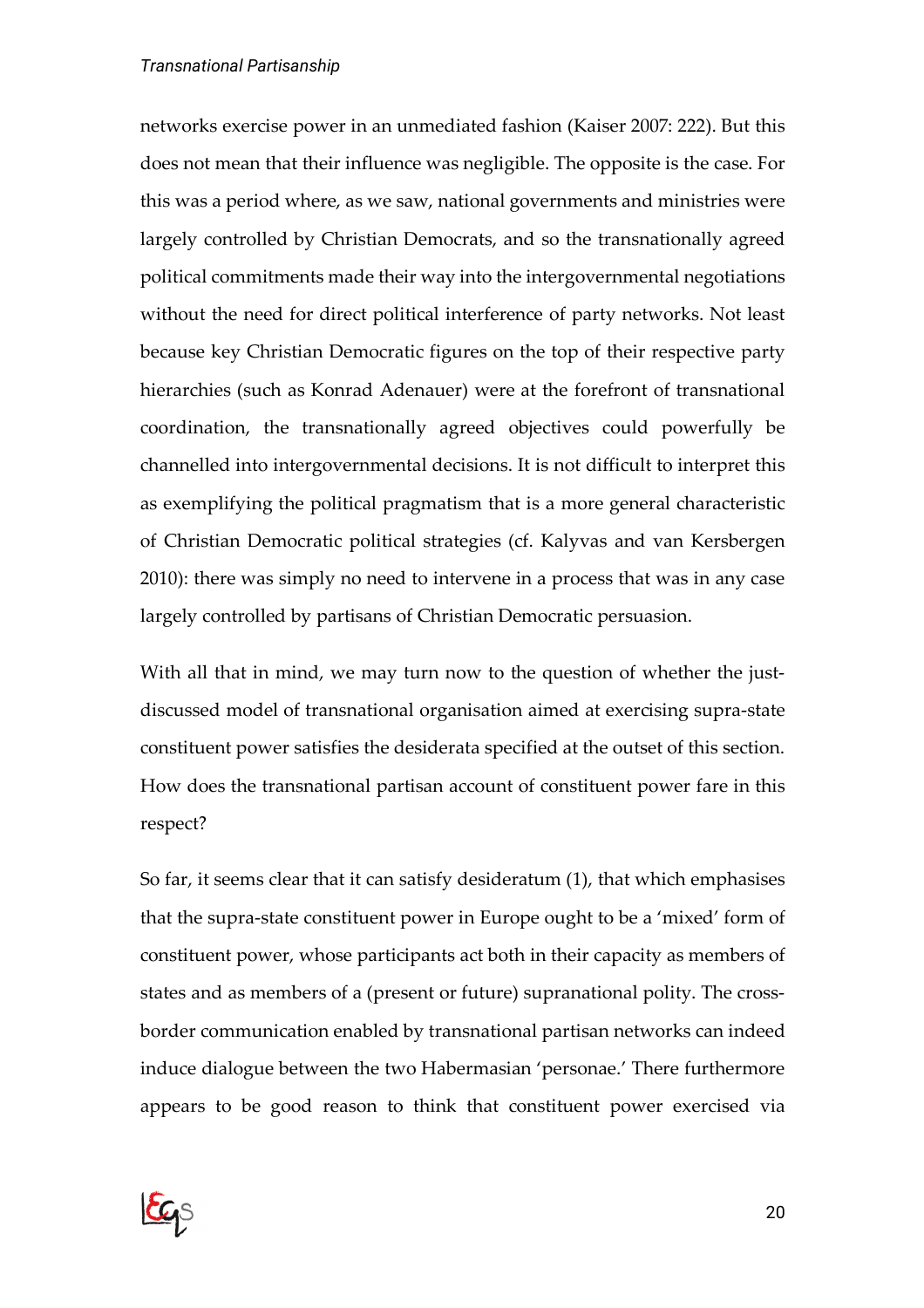transnational partisan networks is in principle a feasible organisational model (thus satisfying desideratum 3a). It may be considered feasible not only because it has been powerfully demonstrated to be workable provided that the requisite political will is available. Also, and perhaps more importantly, since it obtains its norm-creating power and legitimisation at the member state level it does not demand a complex supra-national institutional structure to operate effectively. This leads to a third point: in relying on electoral support in national political arenas, the model also specifies from which channels its sociological legitimacy can be expected to flow (thus satisfying desideratum 3c).

#### *3.2 Justifying and sustaining constituent power: The role of ideology*

Two of the above-stipulated desiderata have not been addressed yet. These are desideratum (2) – which demands that an action-guiding model of constituent power must allow for participation and contestation – and desideratum (3b) – which highlights that such a model will have to be underpinned by ideational foundations that help justify and sustain the collective pursuit of supra-state constituent power. I will take these in reverse order, speaking first to (3b). Before doing so, however, a more fundamental question needs handling. Why does it matter exactly that supra-state constituent power can rely on ideational foundations that support its justification and coordinated pursuit?

As far as justification is concerned, one might say that, insofar as supra-state constituent power is not exercised directly by citizens but indirectly via elected representatives, as it is the case in the model the present paper concentrates on, it can claim to be exercised in a democratic fashion only if as its exercise can be justified to citizens (cf. Böckenförde 2006: 103). For justifications to be accepted, though, the reasons given for particular constitutional decisions – for example concerning the shape a future supranational order will take – must be rendered

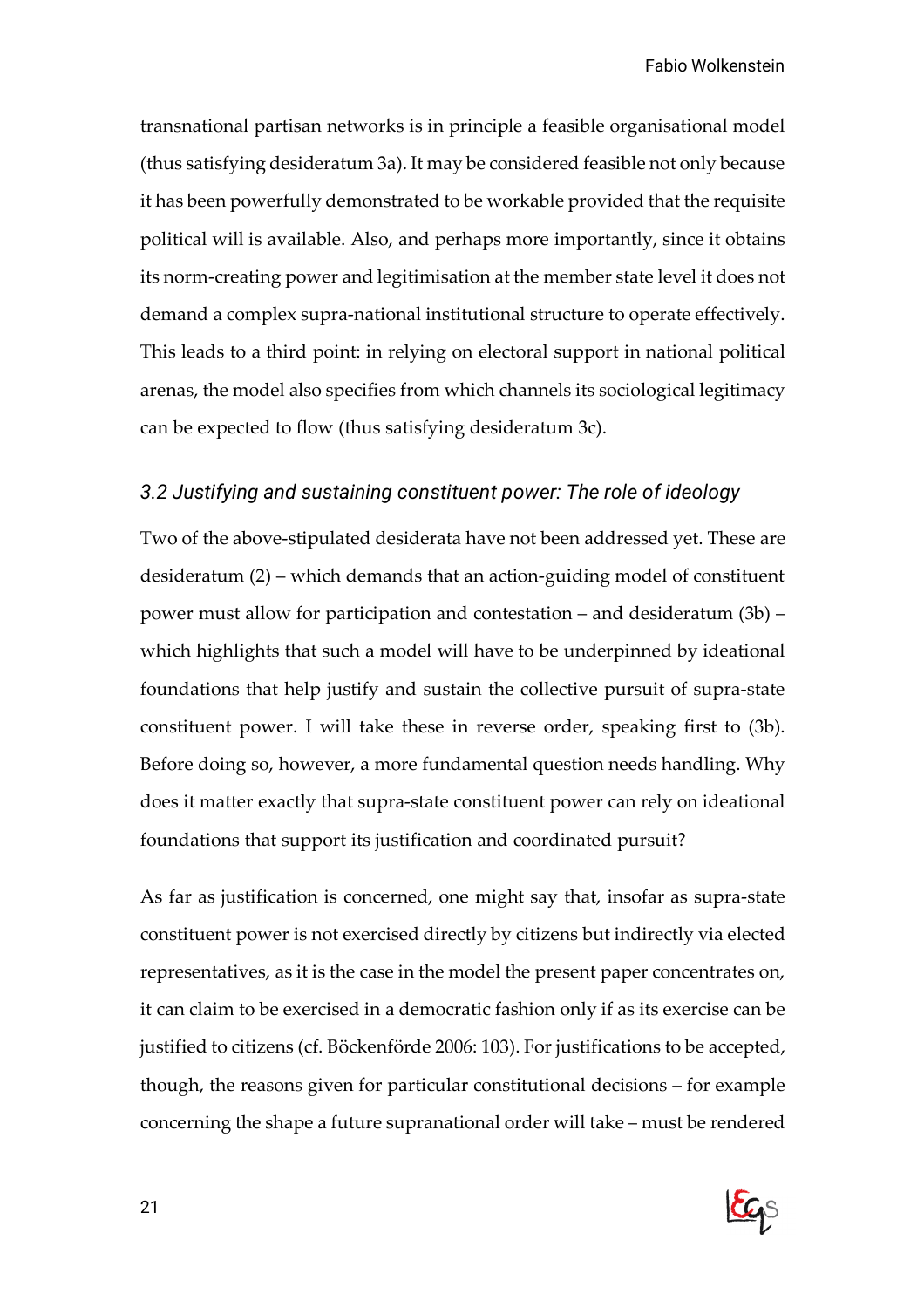meaningful and intelligible to citizens. Here it helps a great deal to be able to draw on ideational foundations – ideas, values, and rhetorical figures – that have resonance with a wider public because they form part of political ideologies that are deeply rooted in the relevant societies (cf. White and Ypi 2016: ch. 3).5

As far as support for the continual exercise of constituent power is concerned, a common ideational substrate is important because it can motivate those who aim at enacting constituent power (and others) to want the intended constitutional change to happen, encouraging them to put special efforts and energies into realising their ambitions over extended time. Theorists of parties sometimes speak in this connection of the 'motivational benefits of partisanship,' understood as the capacity of ideological commitments to help agents endure motivational and epistemic obstacles to the achievement of their political project (White and Ypi 2016: 85-96). Such resilience is indispensable when major acts of constitutional transformation are aimed at.

A model of constituent power that centres on *partisanship* appears naturally well-suited to offer something in the way of ideational resources that facilitate the justification and sustained collective pursuit of constitutional founding or reform. For partisanship may be seen as a powerful underpinning not just to the sort of political commitment that reinforces the motivation of agents to act as constituent power, but also to the kind of justificatory activity necessary to endow the exercise of constituent power with democratic legitimacy (Rosenblum 2008; White and Ypi 2016). Ideology is not something to look to with scepticism when it comes to constituent power, in other words; rather, it

<sup>5</sup> Note that in justifying the exercise of constituent power, a contribution is also made to the sociological legitimacy of the undertaking, as specified by desideratum (3c).

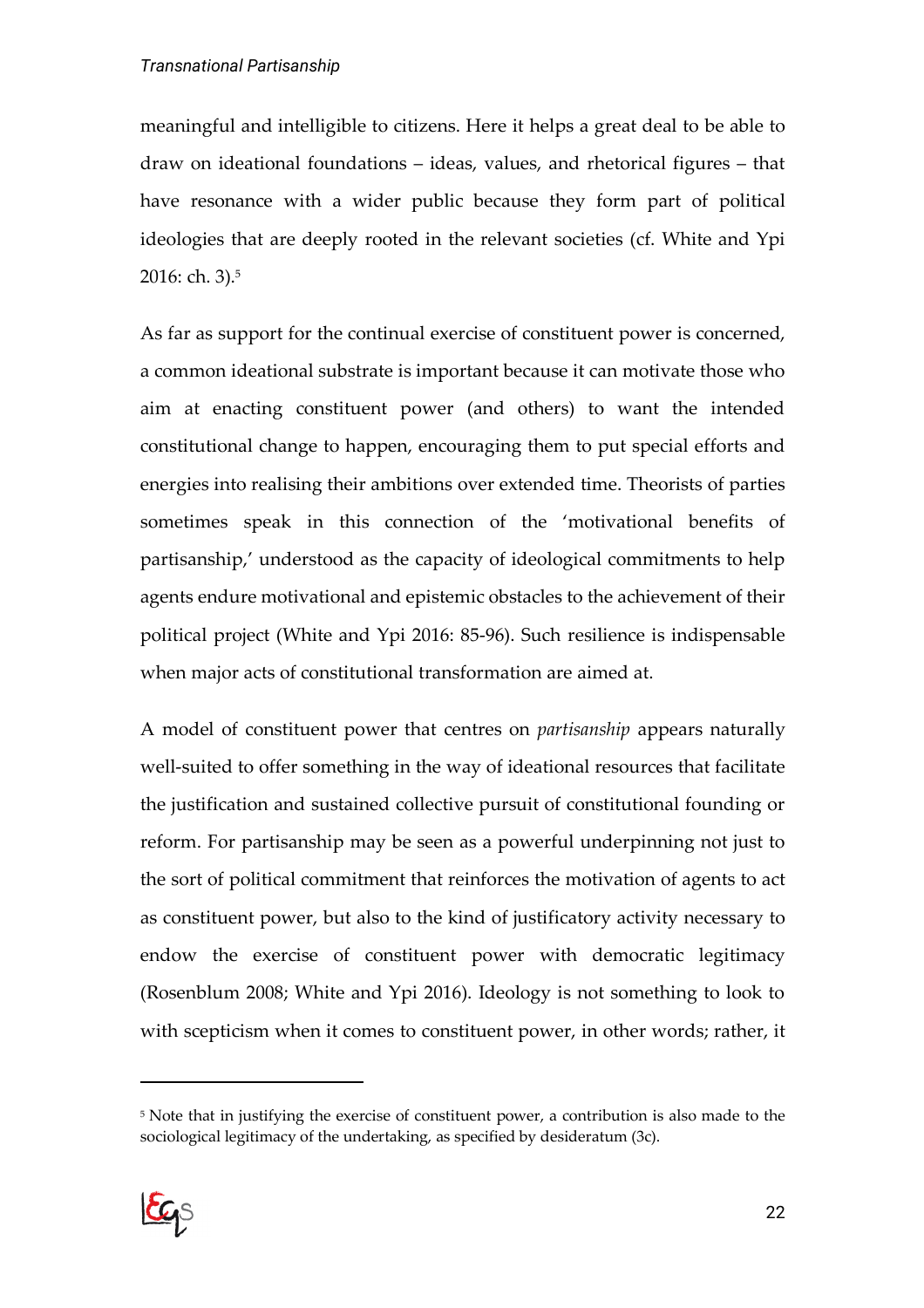should be regarded as providing socially rooted normative ideas that can be harnessed for the successful enactment of the latter (cf. Kalyvas 2006).

A minimum requirement that must be met in order for an ideology to provide a suitable ideational underpinning for *supra-state* constituent power is that it can be reframed in transnational terms, as transcending particular geographical settings rather than reflecting the viewpoint of specific local constituencies (White and Ypi 2016: 202-203). <sup>6</sup> Moreover, when it comes to supra-state constituent power *in the EU*, presumably the simple fact that a political ideology can be presented in transnational terms is not sufficient for it to serve the aforementioned supporting roles; it must also be linked to diagnostic and prescriptive claims about Europe in particular, the geographical setting whose transformation is the ultimate intention. This involves clarifying vis-à-vis citizens how re-shaping the political constitution of Europe follows from specific transnational political commitments. Equally, it entails drawing, at least provisionally, lines of demarcation, delimiting where Europe begins and where it ends, and giving reasons for why the proposed boundaries are plausible. Without 'localising' transnational ideologies in this way, it is certainly difficult to imagine how the constitutional transformation of Europe could be justified to citizens.

A glance at the Christian Democratic model of supra-state constituent power outlined here helps to better understand what it means to 'transnationalise' a

<sup>6</sup> Arguably this will not work for all ideologies, especially not those that define themselves against their neighbours. But as the history of transnational nationalism demonstrates, even political orientations that one would instinctively expect to resist 'transnationalisation' can be cast as aspiring to be a transnational community of commitments (Herren 2017; Zúquete 2015).

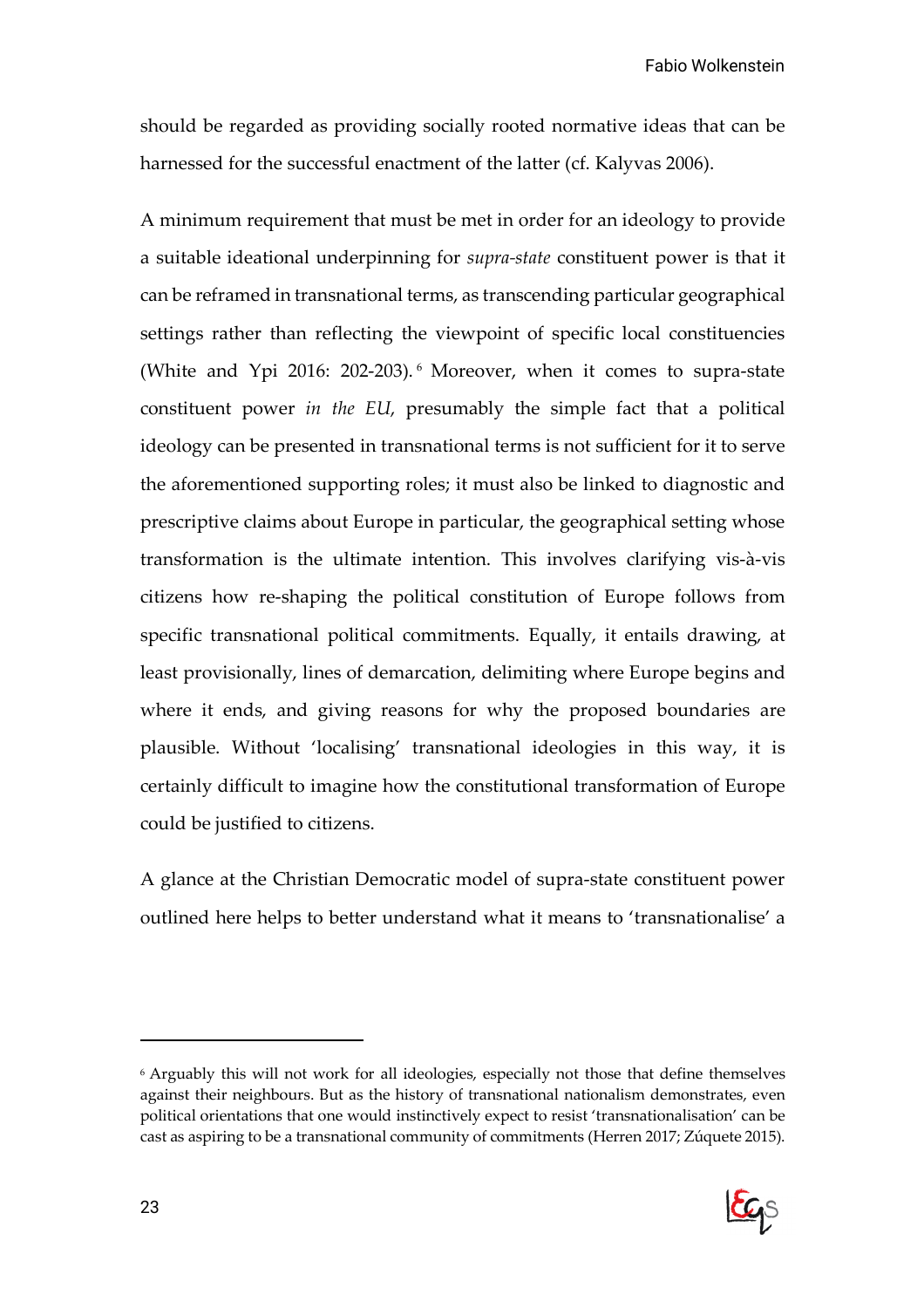political ideology, to 'localise' that ideology in the context of Europe, as well as to employ it as a justificatory resource.

Above I have already noted that an ideological consensus emerged among Christian Democrats in the post-war era, one that had not only anti-communist but also anti-liberal pretensions. This consensus was structured around views that go back to the advent of Christian Democracy as a political movement, most importantly the doctrine of 'personalism,' which sees the human being as constantly embedded in groups and natural communities that are not necessarily coextensive with the nation state (hence the opposition to the species of political liberalism that centres on powerful secular and centralised nation states), and the notion that Europe is a spiritual realm at the origin of which Christianity lies (hence the opposition to the materialist world view that characterises communism and, to some extent at least, also liberalism) (Forlenza 2017: 268-269; Kaiser 2007: 228-229). It is easy to see how these ideas could ground a transnational vision for a unified Europe that is, at the same time, still 'local' enough to appeal to shared historical understandings of what Europe *is* (Kalyvas and van Kersbergen 2010: 196).

In fact, much as the twin ideas of personalism and Europe as a distinctively Christian realm supported the project of establishing a unified Europe with shared trans- or supranational political institutions, they also opened the door to very narrow conceptions of where the boundaries of Europe lie.<sup>7</sup> In particular, the notion of Europe as a spiritual space that is, at bottom, a

<sup>7</sup> To get a flavour of the language used, consider the 1948 statement of the NEI's Cultural Commission on 'Europe as a Cultural Unit': 'The European spirit, which has always striven for unity and can never exist in a diaspora, has been and is the conscience of mankind. … [and] [t]he unifying life-force of Europe has always been Christianity' (ACDP Archives, NEI no. VI- $004-101(4)$ ).

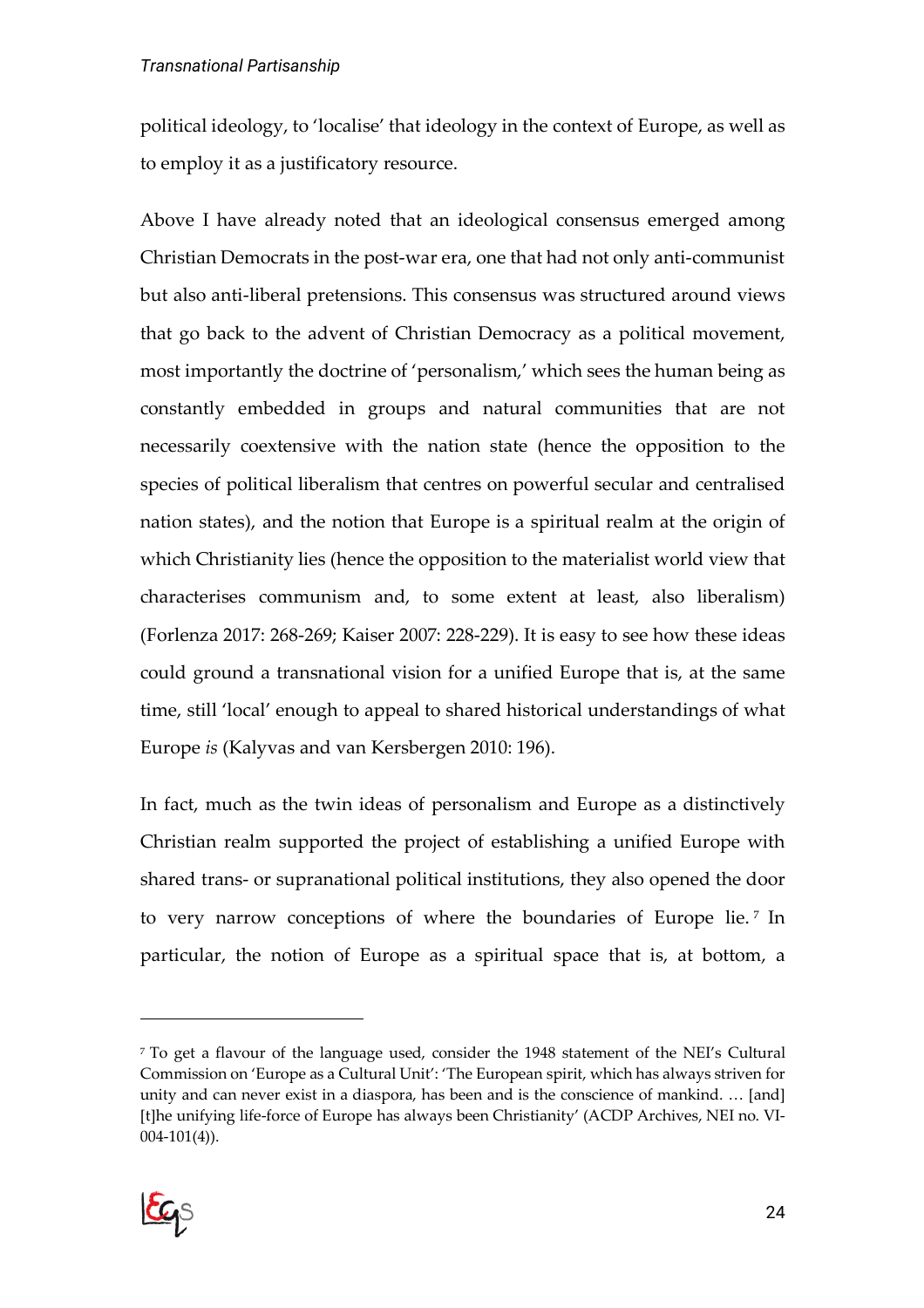Christian civilizational project often went hand in hand with idealisations of the pre-modern and pre-national Catholic West or *Abendland.* From this, it is only a short step to the kind of anti-Protestantism that conceives the boundaries of Europe as congruent with the Catholic countries of Western Europe, not to mention the tendency to assert the primacy of Catholicism over non-Christian religions (cf. Rosenboim 2017: 252-257). Even among the EU's 'founding fathers' positions of this sort were not uncommon (Forlenza 2017: 272-273).

Be that as it may – I shall return to these more problematic features of Christian Democratic ideology in the concluding section – what cannot be denied is that the Christian Democratic rationale for an integrated Europe was ultimately a powerful one, and one that resonated sufficiently with mass audiences to serve the purposes of political justification. It is of course true that Christian Democratic politicians, even if they held this view, rarely publicly presented their plans of an integrated Europe in terms of creating a democratic Carolingian Empire that restores the natural order of European history. Nonetheless, the idea of Europe 'as an ideal and moral fatherland understood in no way as in opposition to, but rather as a natural development of, the traditional [national] fatherland' was a recurring trope in the political rhetoric (and writing) of key Christian Democratic figures (Forlenza 2017: 276 and 279). This trope could be usefully employed to justify the integration of nation states into a larger supranational order that required delegating sovereignty to new European bodies, at a time when historicised religious or quasi-religious arguments still had traction with mass publics.

The distinctive political ideas that undergird transnational Christian Democracy are complex, and so are the ways in which they have been put to use. The main point to note is that Christian Democratic ideology provided a

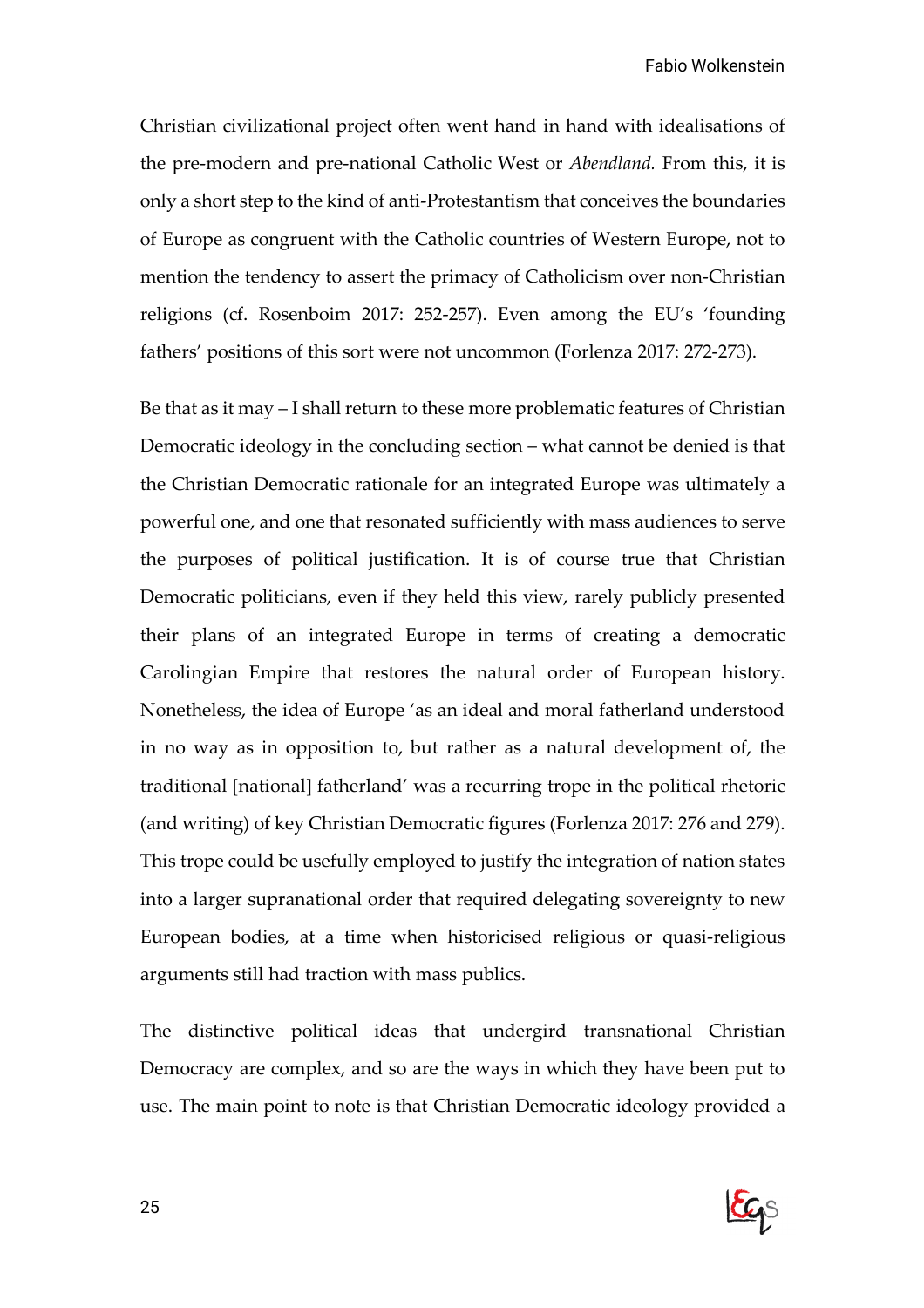potent ideational foundation for the exercise of constituent power aimed at creating a united Europe after World War II; the fact that 'the core ideological concepts of Christian democratic politics seemed ready-made for European integration' (Kalyvas and van Kersbergen 2010: 196) considerably facilitated the coordinated enactment and justification of the major constitutional changes the members of the transnational network of Christian Democrats intended. No doubt, then, desideratum (3b) is also satisfied by the Christian Democratic model of supra-state constituent power.

#### *3.3 Constituent power without participation?*

This leaves us with desideratum (2), which plays up the importance of popular participation and contestation. As discussed in the paper's first section, a primary normative requirement that must be met by accounts of supra-state constituent power in the EU is that they include citizens more directly in the exercise of constituent power; citizens ought to be given the opportunity to participate actively in constitution-making activities and be able to contest past constitutional arrangements on their own terms. Can the proposed strategy of grounding constituent power in transnational partisanship deliver on this concern?

One way of looking at the practice of transnational partisanship is to see it as almost inevitably elitist. Accordingly, it may well be that its component parts – national and local parties – are participative, but the transnationally pursued coordination will tend to remain driven by political elites who possess the requisite cross-border contacts (as well as the linguistic abilities to communicate with their counterparts from other countries). If true, this would signal reason for the utmost pessimism concerning the capacity of the transnational partisanship-facilitated model of supra-state constituent power

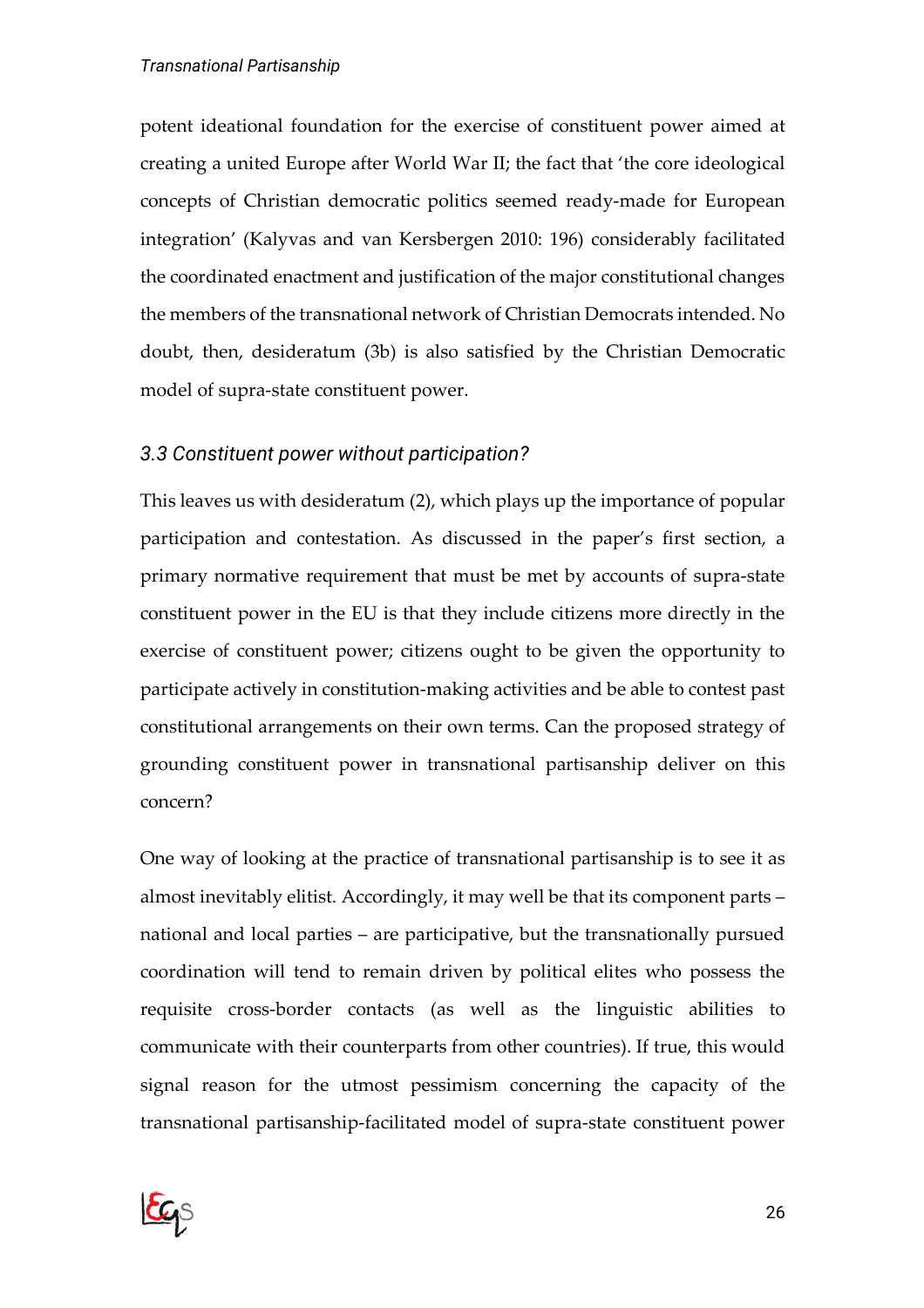to satisfy desideratum (2). The unavoidably elite-centred nature of transnational partisanship precludes inclusive participation and contestation.

The assumption that elitism is intrinsic to transnational partisanship certainly finds confirmation in the Christian Democratic transnationalism this paper engages with. While the history of Christian Democracy may plausibly be interpreted as characterised by a gradual, if sometimes reluctant, espousal of mass democracy (Kaiser 2007; cf. Müller 2011: 141-143), there is a very clear sense in which many of the key figures behind the constitutionalisation of core Europe 'espoused a top-down culture of public administration in which decision making was largely remote from the people,' and 'believed in supranationalism as something done by well-connected elites of high-minded planners and bureaucrats' (Forlenza 2017: 278-279). It is easy to see the secretive and elitist structure of the transnational associations we have encountered earlier – the NEI and the Geneva Circle – as giving institutional expression to this attitude. Citizens are thereby relegated to the status of passive recipients of constitutional choices, who, despite retaining the capacity to vote the parties who collaboratively exercise constituent power out of office, have close to zero influence on the decisions of elites.

Should we infer from this that the Christian Democratic model of supra-state constituent power fails to satisfy desideratum (2), and hence that the model is inadequate as a blueprint for constituent power in the EU? A modest qualification of this view would highlight that, even if citizens were largely excluded from participation, the parties whose elites associated transnationally with the aim of shaping Europe's constitutional order still enjoyed widespread electoral support domestically, in the six original member states of the ECSC

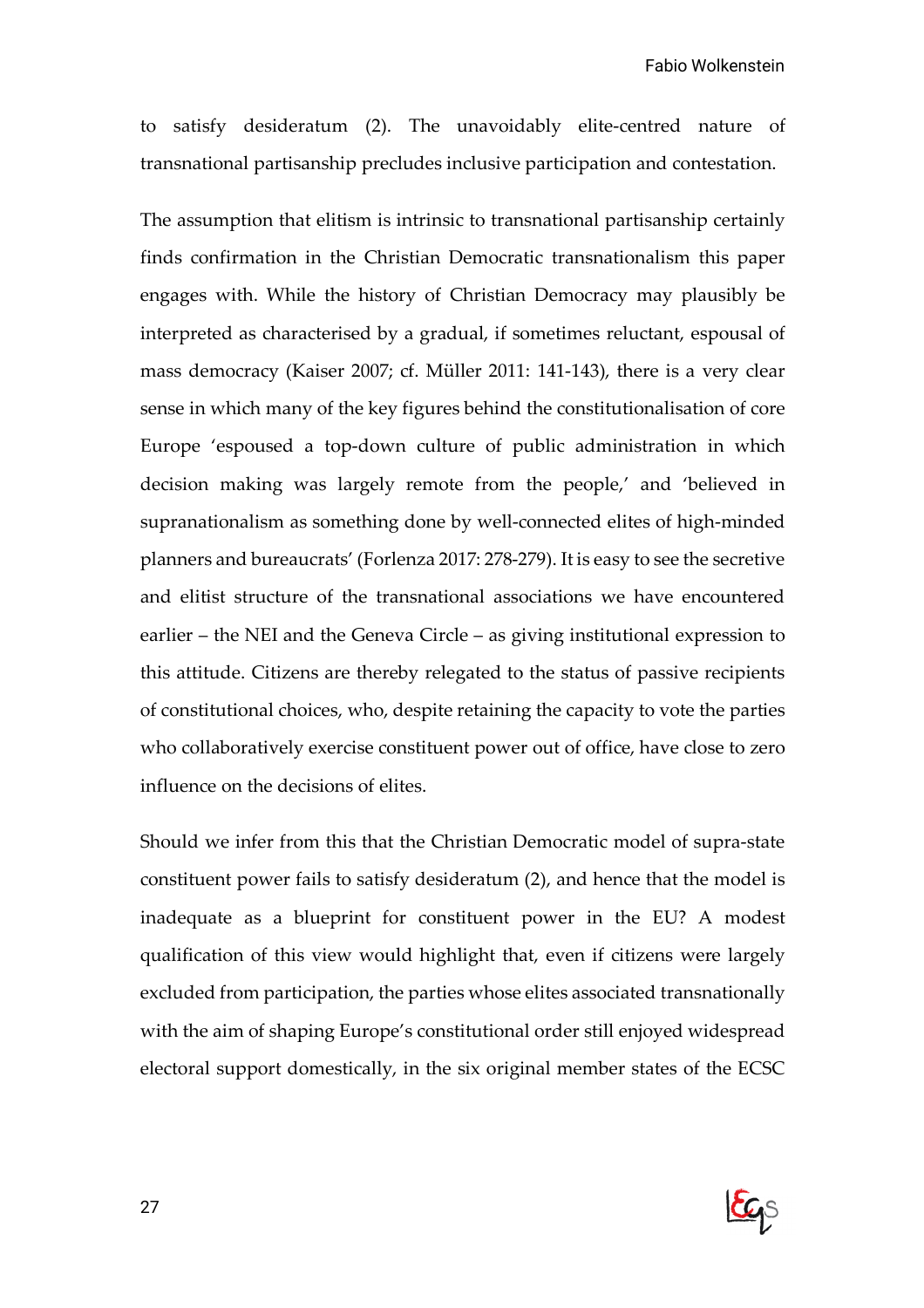#### *Transnational Partisanship*

and EEC. The acquiescence of mass publics would at least seem to weaken the concern that a failure to satisfy desideratum (2) disallows the model as a whole.

One might be tempted to go one step further and draw a normative conclusion from this observation: namely that desideratum (2) should generally be framed more loosely, being accommodated to circumstances where discretionary decision-making by political elites is widely considered legitimate by citizens. The intuition is that, while it cannot be denied that participation matters, it would be implausible to assert its ultimate importance in cases where constituent power is endowed with what I have called sociological legitimacy (3c). Is the way forward then to think of the satisfaction of desideratum (2) as in-principle desirable but not *necessary*? If so, we would have to say that there is nothing problematic about the elitist character of the Christian Democratic model of constituent power.

But such a position would be spurious. It is possible to accept that broad popular participation in acts of constituent power can be less important in some moments than in others, while retaining the view that a model of constituent power that lacks participatory channels altogether is insufficient. A loosening of desideratum (2) cannot go so far as to lead one to affirm the primacy of elitedriven over bottom-up and participatory constitution-making. This would be normatively objectionable if the arguments about constituent power that I have examined at the outset of the paper are sound, according too negligible a role to citizens in the shaping of the fundamental institutions of their political order. In this light, it would seem that there are still good reasons to think that the way in which Christian Democrats have organised supra-state constituent power leaves much to be desired. This despite the fact that their transnational

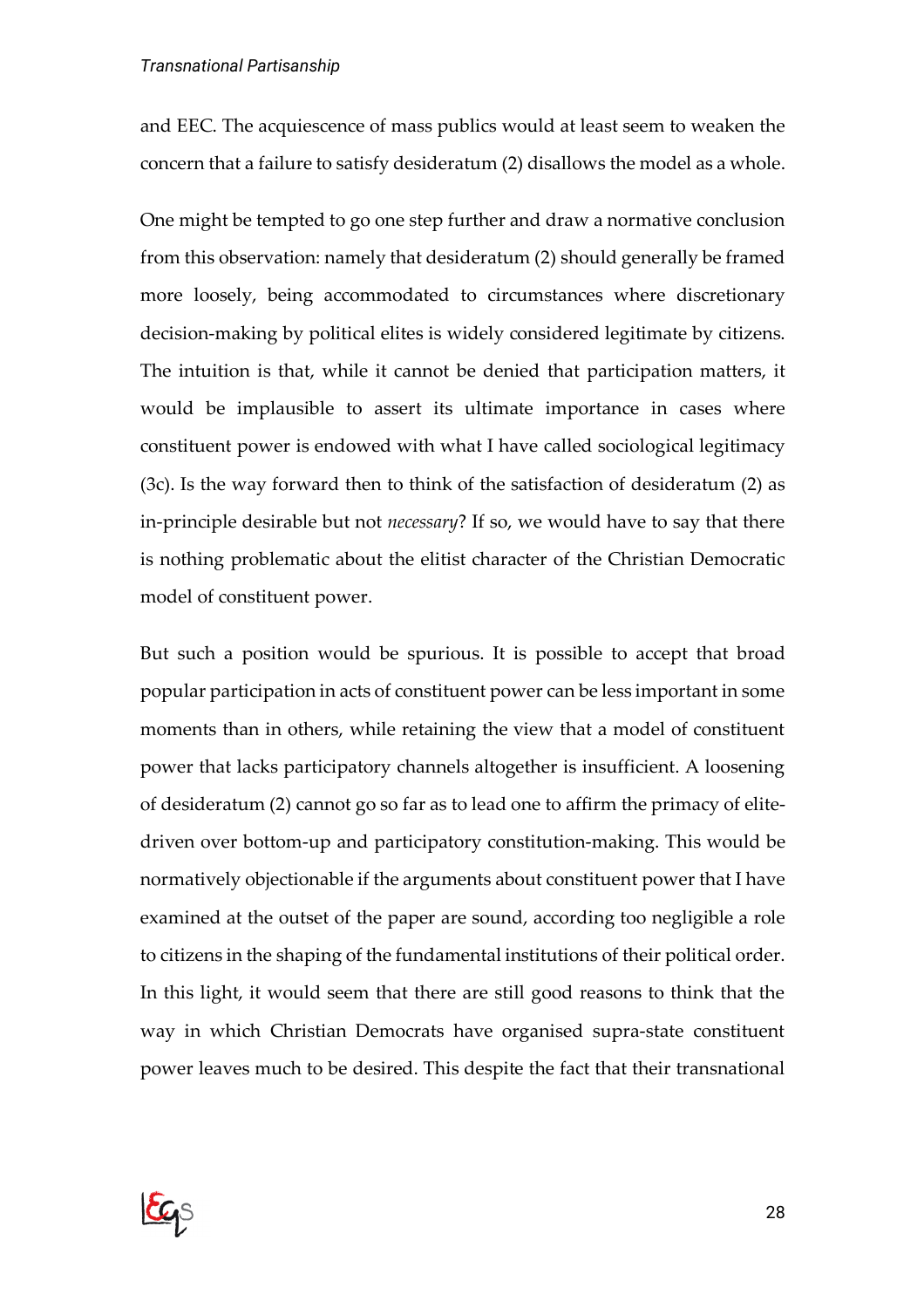mode of coordination has many other attractive features possibly worth emulating.

### 4. Revisions to the Christian Democratic model

These initial reflections on the shortcomings of the Christian Democratic model of 'networked' constituent power instructively reveal that some revisions to the model are required if it is to be normatively defensible and capable of providing a point of orientation for supra-state constituent power in the EU today. While the model has many attractive features, and has been demonstrated to be in principle feasible, it cannot be adopted without modifications.

In these final paragraphs, I want to suggest three necessary amendments. The first has already been evinced in the prior section: in contrast to the elitism of Christian Democrats, contemporary efforts to harness transnational partisan networks for the exercise of constituent power beyond the state ought to *involve citizens in a participative fashion*.

The normative argument for conceiving constituent power in participative terms has already been rehearsed. The main concern, to repeat, is that constitutional acts cannot plausibly be said to be the product of a decision by 'the people' if the latter are merely the recipients of decisions that are made without their involvement. Another question is the practical one of how transnational partisan networks could be designed in a sufficiently participatory and inclusive fashion. There are no doubt serious obstacles in the way. Chief amongst these is the challenge of scope: it is difficult enough for a small number of political elites to effectively coordinate across borders; these

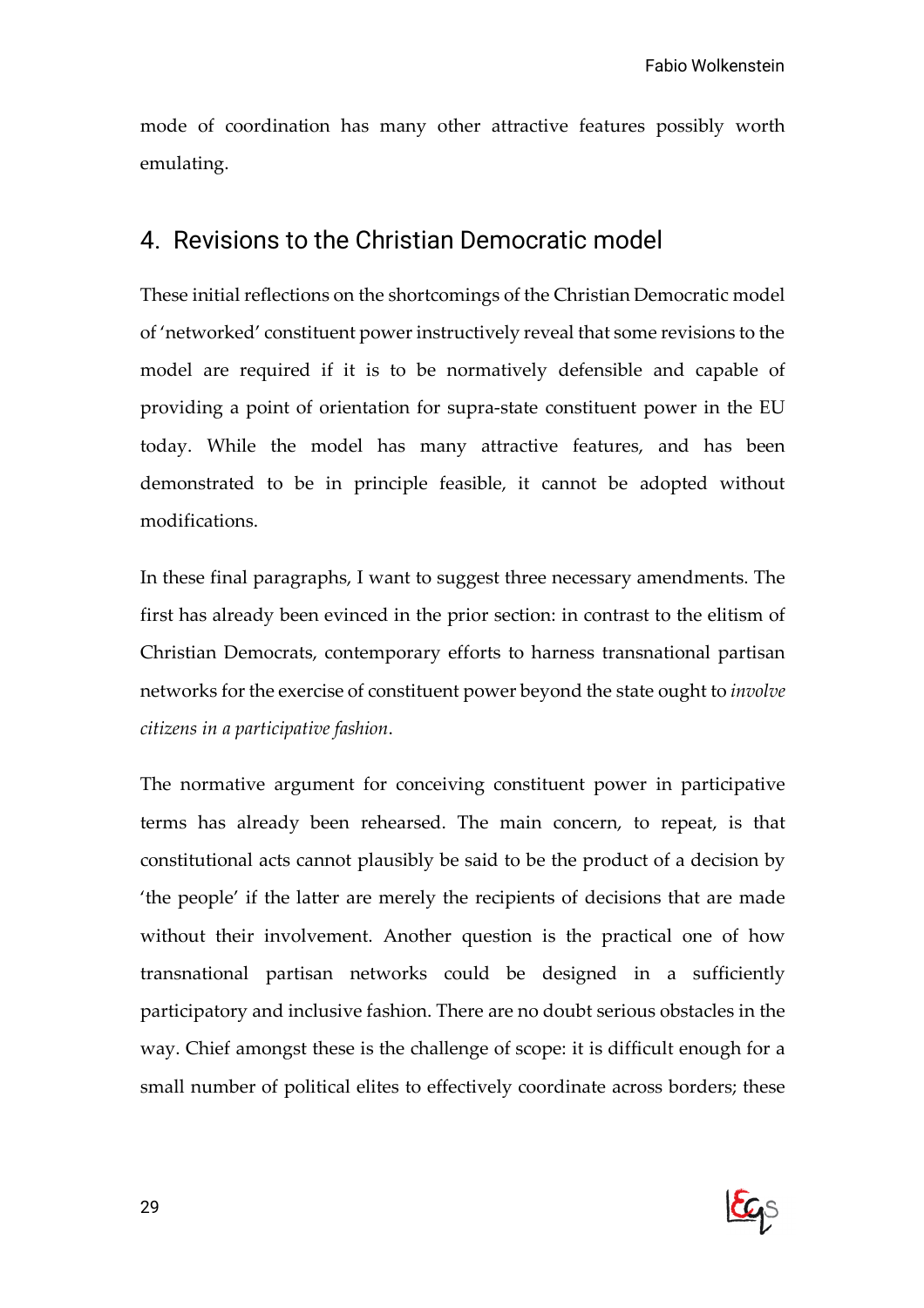#### *Transnational Partisanship*

difficulties are multiplied when larger numbers of citizens are involved, especially if most or all of them are supposed to have a say on decisions.

How could these hurdles be overcome? What is certain is that some democratic division of labour is unavoidable. Even the most inclusive and participatory model of transnational partisan coordination we may be able to imagine cannot continually include all of its members in its decision procedures. Too geographically dispersed are the individuals involved to ensure that all of them have a seat at the table; too many potential voices will exist there to be convened in the same forum; and if ordinary citizens are to be implicated in the process, most probably their time constraints will also constrain their participation. Yet even if mechanisms of delegation or representation will necessarily be part of transnational partisanship, there are still diverse ways of including citizens.

One would be to place the emphasis on national 'nodes' of the partisan network as sites of popular participation, and link these nodes together in a democratic fashion. The local chapters of the participant parties could accordingly provide venues in which citizens engage in deliberations about the larger constitutional project they seek to realise and select representatives who stand up for them in those transnational fora where decisions are taken (Wolkenstein 2016: 316). The organisational model adopted by the emerging transnational party DiEM25 may be interpreted along these lines: its aim is to connect the views and ideas of local activists and supporters to the transnational level via democratic representatives, relying both on participatory forms of party membership and intra-party accountability. Whether this model is sustainable in practice remains to be seen, of course. But on its face, it seems capable of overcoming the challenge of scope I have highlighted.

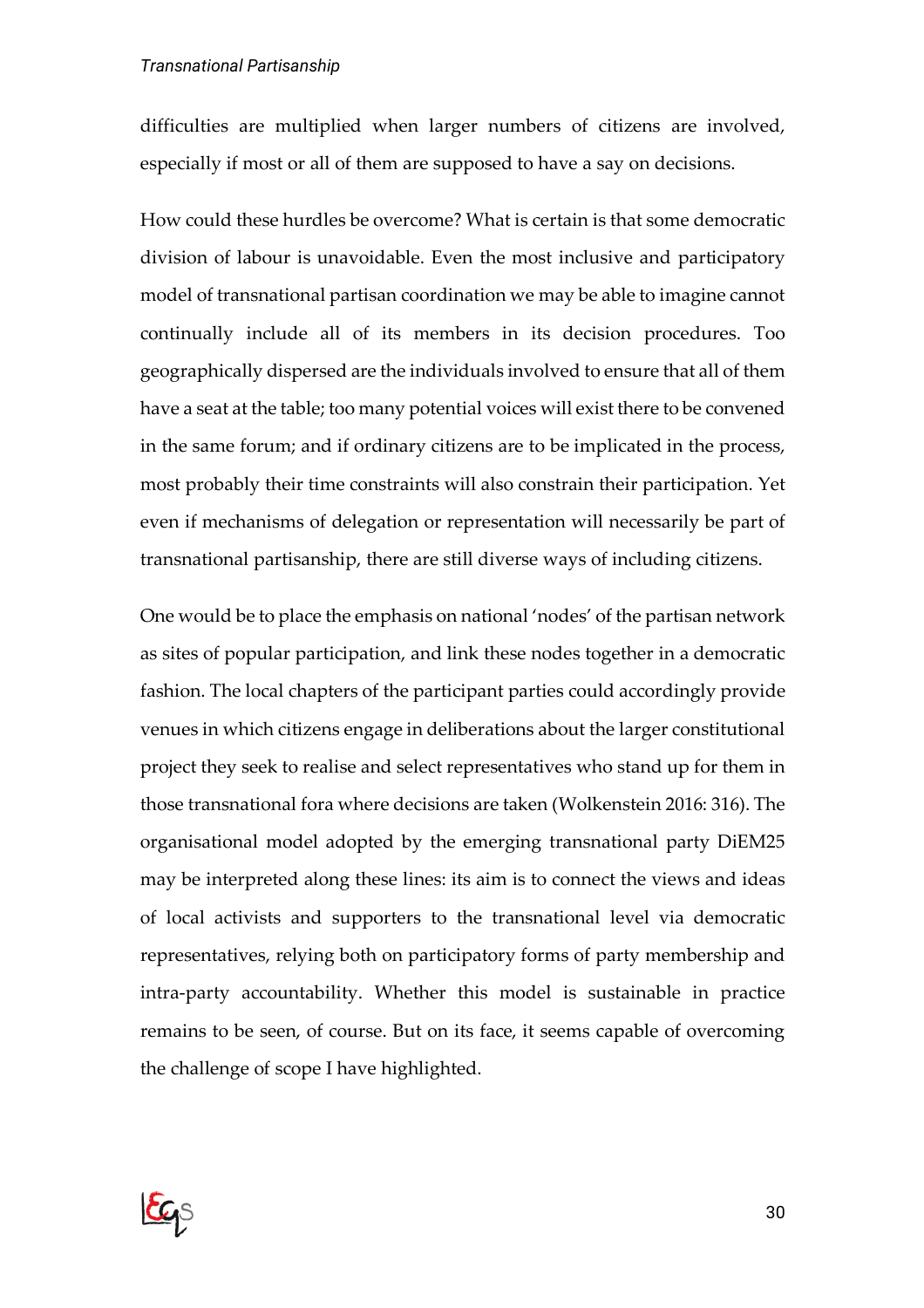The second modification I propose is relevantly related to the first but cannot be assimilated to it. This is that, contrary to Christian Democratic practice, future transnational partisan projects that seek to shape the EU's constitution must be ready to *submit actions to public approval*.

As we have seen earlier, many Christian Democratic partisans who were engaged in the transnational project of constitutionalising core Europe tended to be sceptical of mass politics. If one consequence of this was that their transnational groups remained highly exclusive (think of the Geneva Circles), another was that they refused to submit their constitutional decisions to public approval. Relying on the acquiescence of mass publics, they rather proceeded in a mode described by one commentator as 'emergency regime, with regular steps of constitutional significance taken by executive decision, legitimacy sought in securitising narratives, and dissent discredited as resurgent nationalism' (White 2016: 312). Political justification was intermittently offered, but popular authorisation was rarely directly sought.

Transnationally enacted constituent power, it seems, will have to be careful not to regress to a form of 'emergency politics' if it is to be democratically defensible. While it is true that moments of constitutional change are exceptional moments where politics departs, to some extent at least, from the constraints of existing political and legal frameworks, agents of exceptional action can only plausibly claim that their decisions were democratic when they obtained approval from a wider public. One straightforward way in which this may be achieved is by inviting the participation of citizens, as illustrated a few paragraphs earlier. But there are also other ways in which public approval might be secured.



31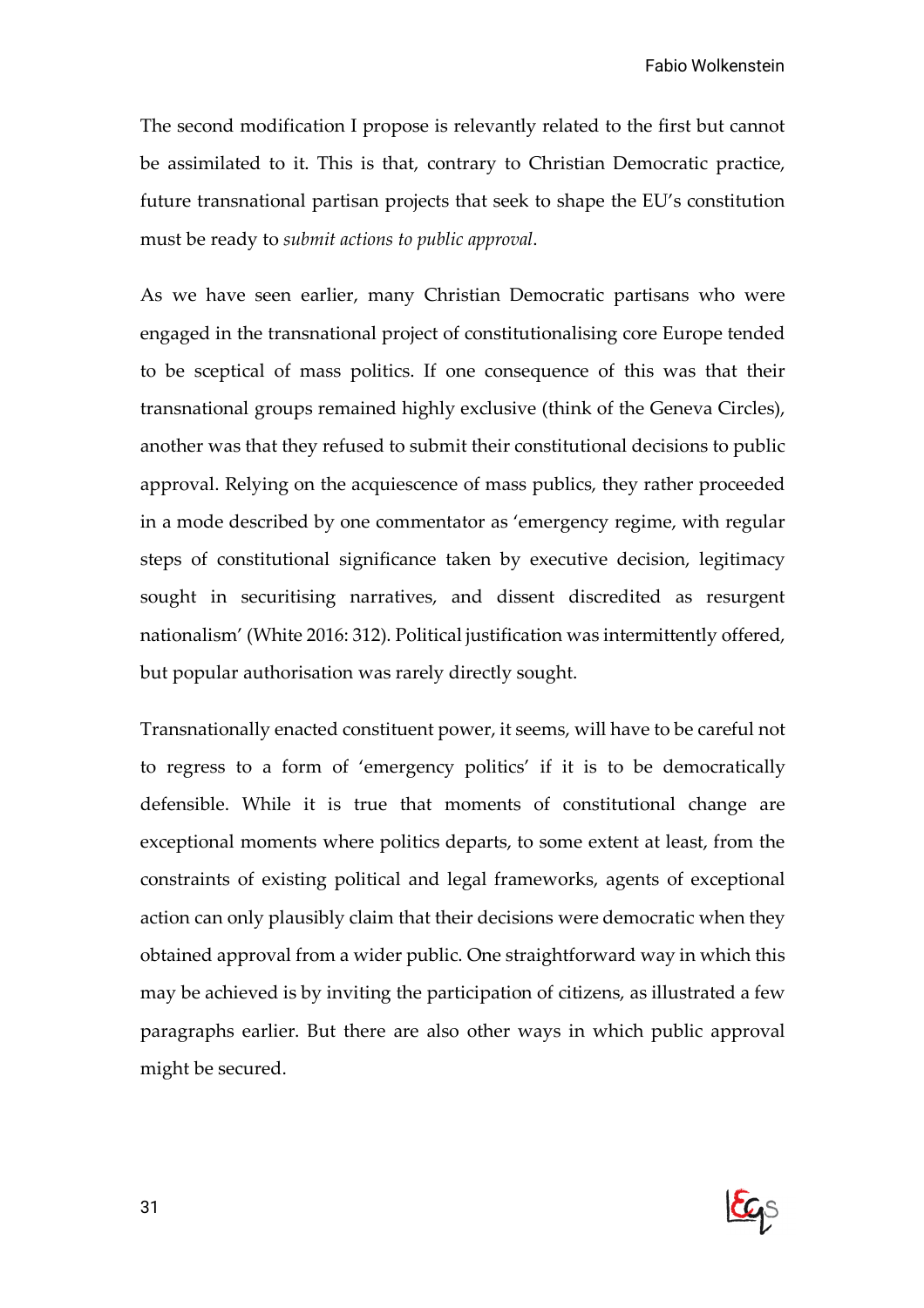#### *Transnational Partisanship*

Calling elections in the immediate aftermath of constitutional change is one possibility, but it is arguably strategically unwise if the aim is to realise an ambitious project of constitutional change. After all, since the capacity of transnational partisan networks to put their constitutional-political aims into effect depends on the electoral support their component parties have achieved nationally, early elections at potentially polarised junctures jeopardise the longterm feasibility of the constitutional project as a whole. An equally risky alternative is the referendum, which likewise may destabilise partisan networks and eventually impair their ability to act as agents of constitutional change. Yet it is also possible to imagine institutional devices that are less prone to induce uncertainty, and perhaps even better suited for constitutional politics. The kind of constitutional 'crowdsourcing' that has been tried out in Iceland would seem to provide a model that avoids the just-discussed pitfalls of more 'plebiscitary' forms of seeking public approval (Landemore 2015).

Finally, the third necessary revision to the Christian Democratic model has to do with the ideational foundations of Christian Democracy. If the distinctively Catholic (and, as we saw, anti-liberal and anti-communist) vision for an integrated Europe proved powerful and persuasive in the immediate post-war years, today and in the future a genuinely European political project must *offer a more inclusive justificatory rationale for constitutional change*.

An initial worry concerning this suggestion is that it smuggles substantive normative commitments into the theory of constituent power and thereby preempts the judgments of citizens as to what sort of constitution they prefer and what reasons they provide in support of it – a criticism analogous to that which I have levelled at accounts of constituent power that leave no space for citizen participation. But this is not my intention. My point is not that the Christian

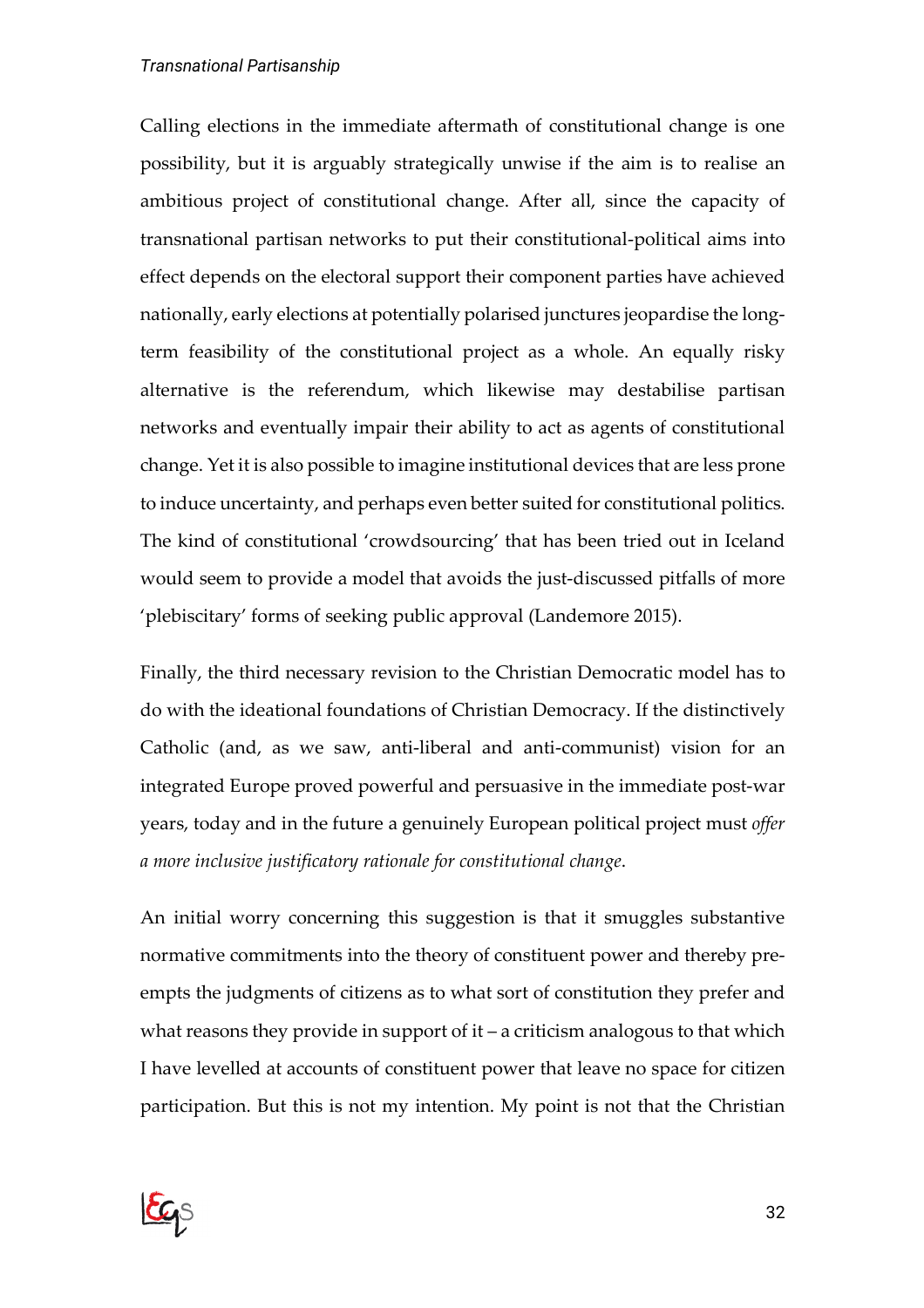Democratic idea of Europe as discussed above is objectionable from the point of view of justice – though the case for this view could easily be made – but that it is arguably out of sync with the realities of contemporary Europe and hence impotent as an ideational underpinning for constituent power. The concern is pragmatic, not moral, in substance: widespread mobilisation and effective justification will be difficult to achieve with a specifically Catholic story of Europe unity.

That this might be the case has certainly been sensed by many Christian Democratic parties in the last two decades or so. As two observers note, many have 'completely erased any reference, even perfunctory, to religion' in their political agendas (Kalyvas and van Kersbergen 2010: 203), which has also informed their defence of an integrated Europe. Key Christian Democratic politicians today rarely invoke ideas of a spiritual 'community of fate' when they speak of the EU; the dominant diction is rather one that asserts the lack of alternatives to EU integration (White 2016; Seville 2017). The task for future transnational partisan projects aimed at constitutional change is to develop an ideational substrate that is capable of challenging this understanding of Europe without relapsing into an analogous emergency rhetoric or an excessively narrow conception of Europe's boundaries. Current attempts to present constitutional change as the only means to secure the EU's survival – the strategy of DiEM25 (Redder 2017) – would seem to fall short of these requirements. Even if effective on a short timescale, such moves risk excluding those who are uncertain as to whether survival is a goal worth pursuing in the first place, and may justify circumventing public approval when critical decisions are made. To be sustainable, transnational partisan projects must employ a broader, and more long-term vision of Europe.

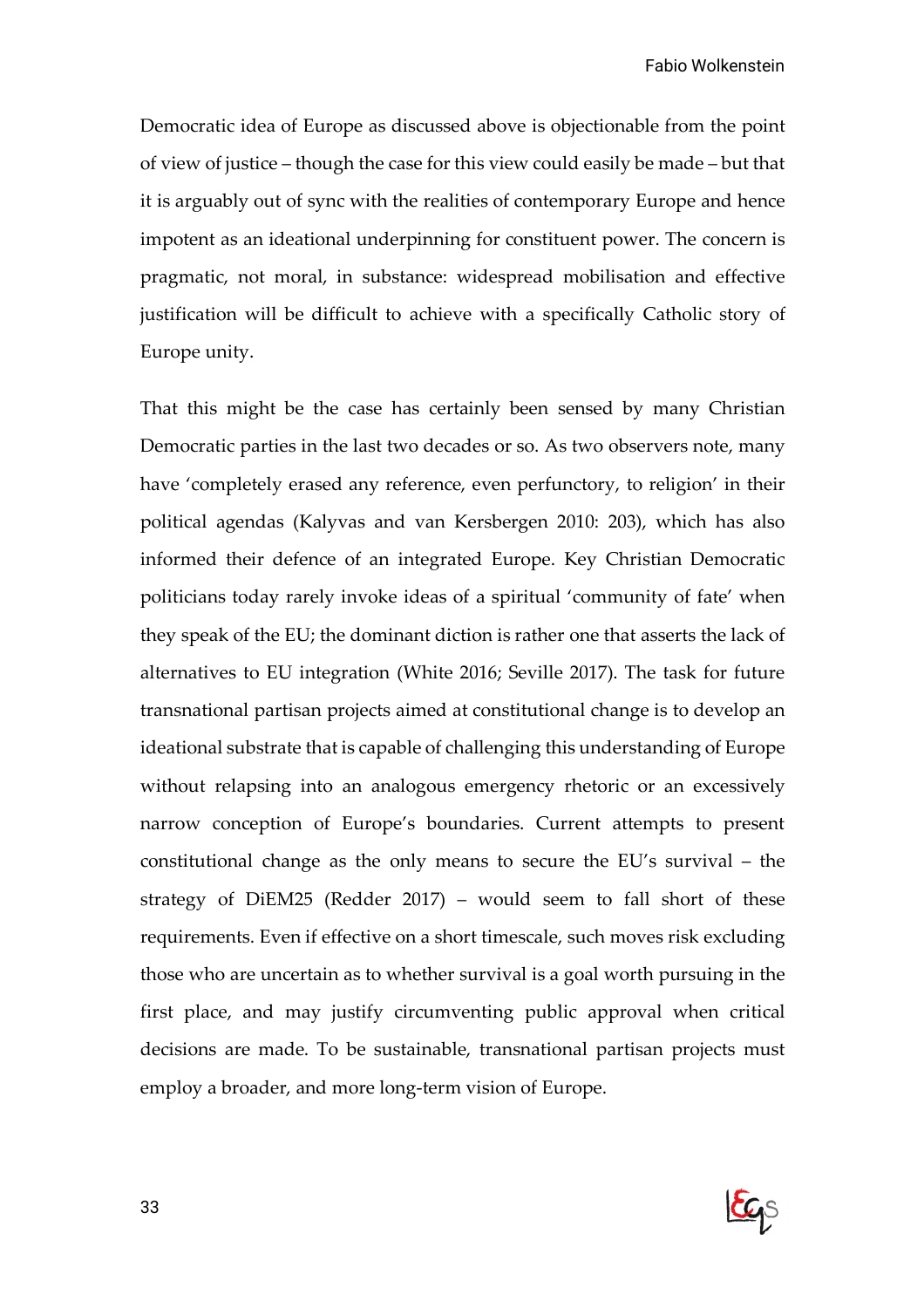### 5. Conclusion

Recent times have seen a spirited debate on constitutional politics in the EU, with many scholars and activists problematizing that the constitutional order of Europe is insufficiently politicised. The guiding thought is that the EU can only claim to be genuinely democratic if its citizens can be considered the source of its constitution, and the subjects with whom sovereignty ultimately rests – which implies that constitutionalisation must not be driven solely by courts or political elites that act in isolation from practices of political contestation. The forward-looking task, then, is to reflect on ways in which EU citizens could be transformed into a constituent power, ideally one that operates above the level individual member states.

The present paper has outlined a particular institutional model for supra-state constituent power that highlights how the normative principles of 'mixed' constituent power could be linked to political practice. It looked for inspiration to the transnational networks of Christian Democratic partisans that played a central role in the emergence of the European Community in the post-war era, examining the distinctive features of this model of supra-state constituent power. If the Christian Democratic model has several shortcomings that require modification, it also exhibits numerous attractive features future agents of EU constitutional reform could usefully draw on. It is not a one-size-fits-all foil that can directly be translated into political organisation; nor does it provide an undemanding way of organising constitutional agency, requiring as it does that political power can effectively be wielded by the parties to the transnational network. But it does signal that they are in-principle feasible modes of organising constituent power beyond the state that can be democratically legitimate. And if DiEM25's current efforts to create a transnational party are

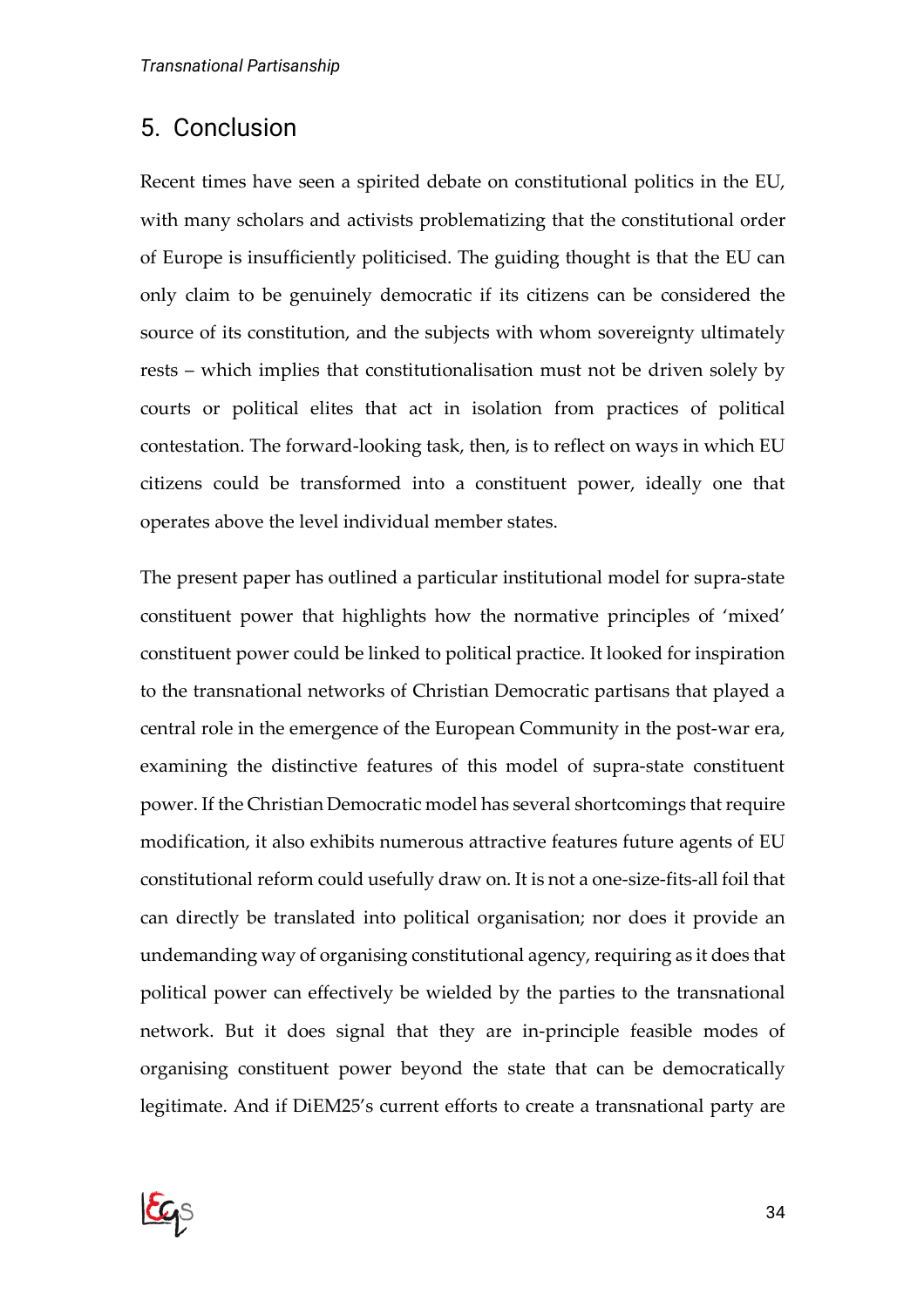any indication, it seems plausible to conclude that transnational partisanship is not an idea of the past, either.

To some readers, the suggested model of EU constitutional politics might seem excessively demanding. For not only requires it of those who seek to democratically re-invent the EU to organise transnationally, it requires them to mobilise and win elections in multiple, possibly even a majority, of EU countries. Arguably this sets the bar very high, and makes bottom-up constitutional change driven by transnational partisanship look like an unlikely prospect. But it is open to question whether constitutional reform initiated through transnational partisan coordination must take the exact same shape today that it did in the founding years of what eventually became the EU, that is, having parties of the same stripe form government in all member countries. It is at least imaginable that, once a critical mass of citizens supports the idea of constitutional change, governing parties that were not initially in favour of that idea become willing to cooperate in transnational constitutional politics. And of course, one might also reasonably ask whether there is anything wrong with models of constitutional change being demanding. That constitutional change should be easy is not a notion commonly entertained at the level of nationstates, and there is little reason to think that we should revise that intuition when it comes to exercises of supra-state constituent power.

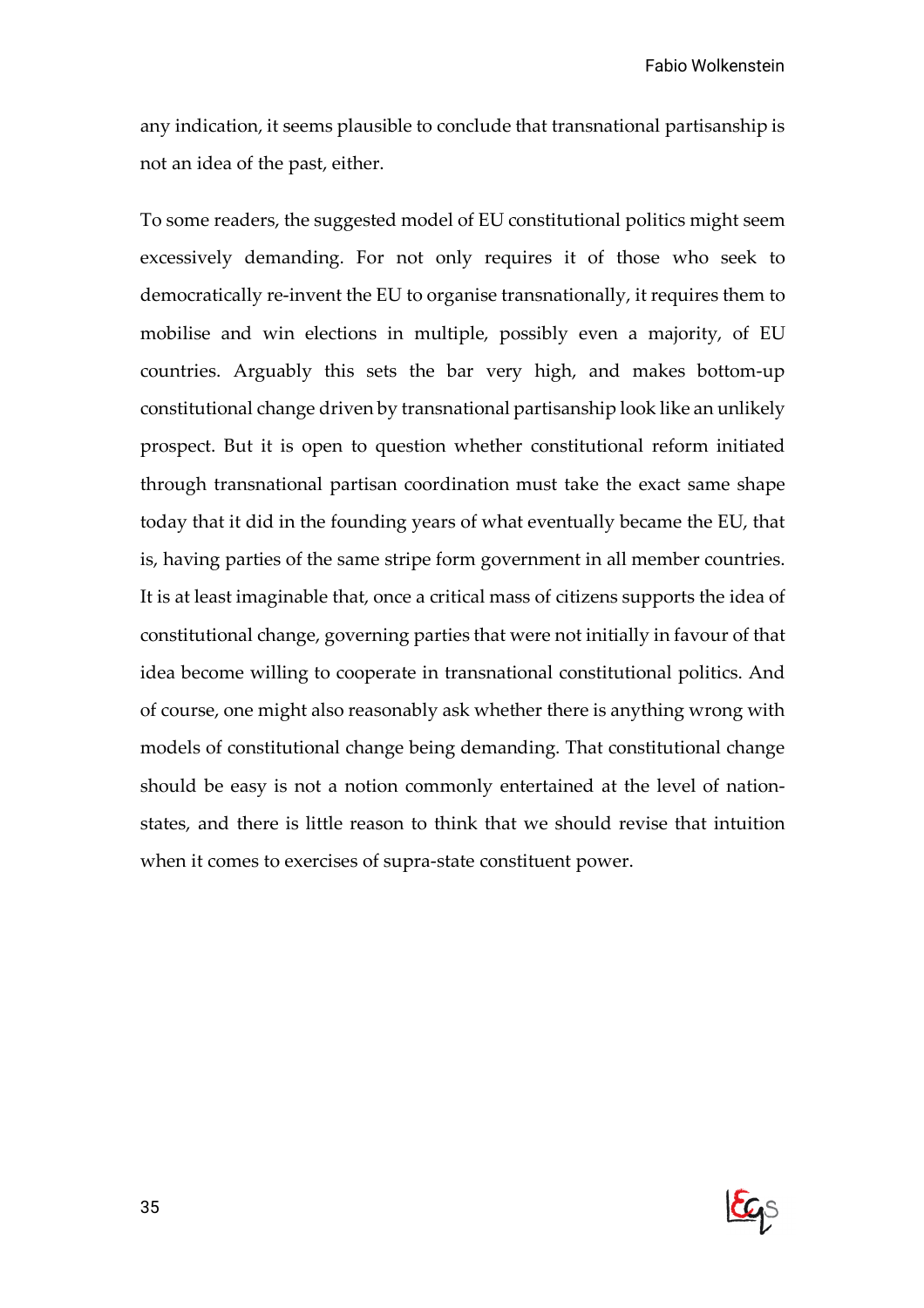## References

- Acanfora, P. (2015) 'Christian Democratic Internationalism: The *Nouvelles Equipes Internationales* and the Geneva Circles between European Unification and Religious Identity, 1947-1954.' Contemporary European History 24(3), pp. 375- 391.
- Arato, A. (2016) Post-Sovereign Constitution Making: Learning and Legitimacy. Oxford: Oxford University Press.
- Bickerton, C. (2012) *European Integration: From Nation States to Member States.* Oxford: Oxford University Press.
- Böckenförde, E. (2006) 'Die verfassungsgebende Gewalt des Volkes Ein Grenzbegriff des Verfassungsrechts.' In E. Böckenförde and D. Gosewinkel (eds.) *Wissenschaft, Politik, Verfassungsgericht: Aufsätze von Ernst-Wolfgang Böckenförde*. Frankfurt am Main: Suhrkamp, pp. 97-119.
- Buchanan, T. and M. Conway (1996) (eds.) Political Catholicism in Europe 1918-1965. Oxford: Clarendon Press.
- Cheneval, F. (2011) The Government of the Peoples: On the Idea and Principles of Multilateral Democracy. New York, NY: Palgrave Macmillan.
- Cheneval, F., S. Lavenex and F. Schimmelfennig. (2015) 'Demoi-cracy in the European Union: Principles, Institutions, Policies.' Journal of European Public Policy 22 (1), pp. 1-18.
- Cohen, J.L. (2012) Globalization and Sovereignty: Rethinking Legality, Legitimacy, and Constitutionalism*.* Cambridge: Cambridge University Press.
- Crum, B. (2012) Learning from the EU Constitutional Treaty: Democratic Constitutionalization beyond the Nation-State. New York, NY: Routledge.
- Fabbrini, S. (2016) 'The Constitutional Conundrum of the European Union.' Journal of European Public Policy 23 (1), pp. 84-100.
- Forlenza, R. (2017) 'The Politics of the *Abendland*: Christian Democracy and the Idea of Europe after the Second World War.' Contemporary European History 26 (2), pp. 261-286.
- Gehler, M. and W. Kaiser (2004) (eds.) Christian Democracy in Europe since 1945. London: Routledge.
- Gehler, M. and W. Kaiser (2001) 'Transnationalism and Early European Integration: The Nouvelles Equipes Internationales and the Geneva Circle 1947-1957.' The Historical Journal 44 (3), pp. 773-798.

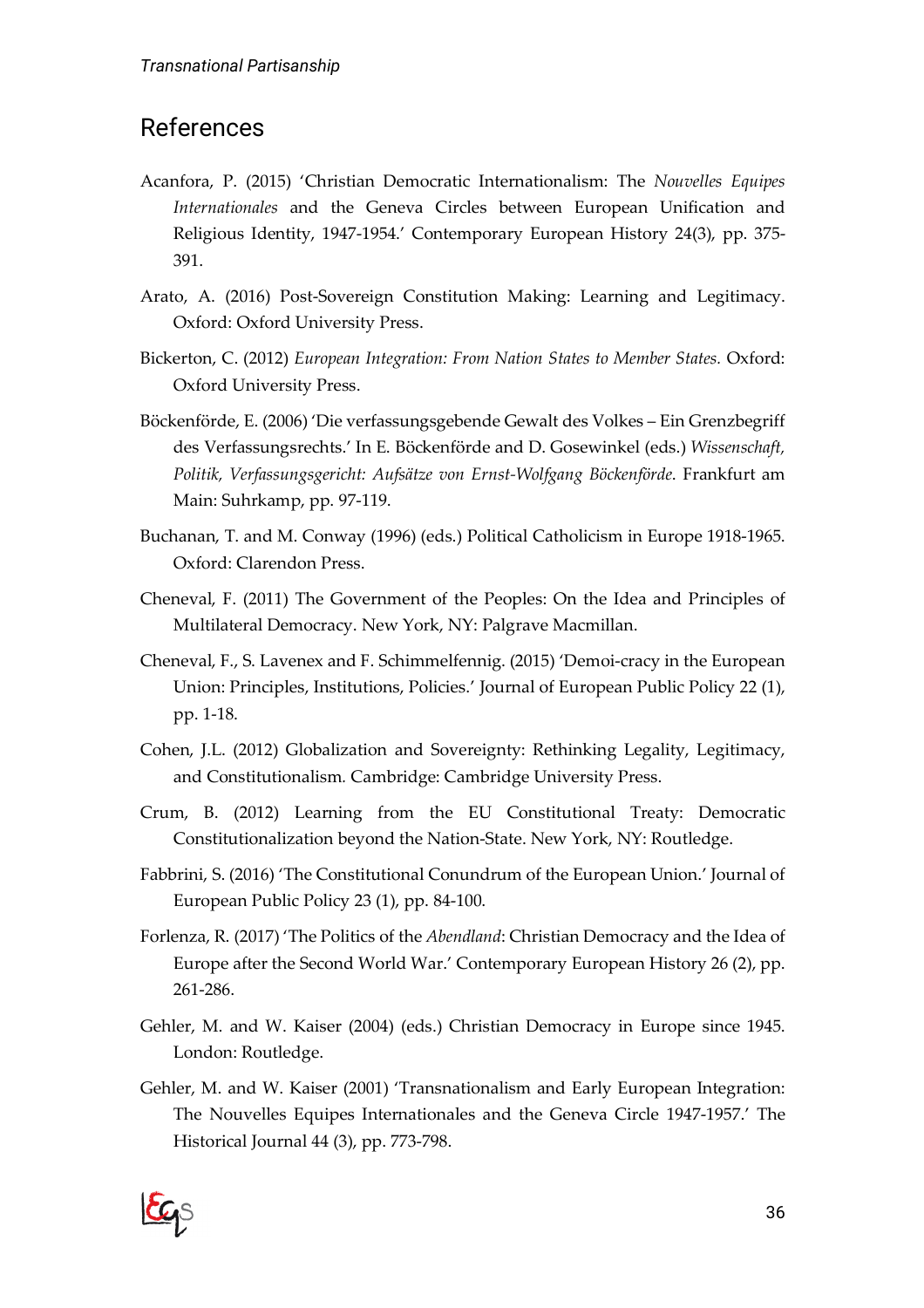- Gisch, H. (1990) 'The "Nouvelles Équipes Internationales" (NEI) of the Christian Democrats.' In W. Lipgens, and W. Loth (eds.) *Documents on the History of European Integration, Volume 4: Transnational Organizations of Political Parties and Pressure Groups in the Struggle for European Union, 1945-1950.* Florence: European University Institute, pp. 477-484.
- Glencross, A. (2014) 'The Absence of Political Constitutionalism in the EU: Three Models for Enhancing Constitutional Agency.' Journal of European Public Policy 21 (8), pp. 1163-1180.
- Grimm, D. (2015) 'The Democratic Costs of Constitutionalisation: The European Case.' European Law Journal 21 (4), pp. 460-473.
- Grimm, D. (2016) Europa ja aber welches? München: C.H. Beck.
- Habermas, J. (1994) Faktizität und Geltung. Frankfurt am Main: Suhrkamp.
- Habermas, J. (2011) Zur Verfassung Europas: Ein Essay*.* Frankfurt am Main: Suhrkamp.
- Habermas, J. (2017) 'Citizen and State Equality in a Supranational Political Community: Degressive Proportionality and the Pouvoir Constituant Mixte.' Journal of Common Market Studies 55 (2), pp. 171-182.
- Herren, M. (2017) 'Fascist Internationalism.' In G. Sluga and P. Clavin (eds.) Internationalisms: A Twentieth-Century History. Cambridge: Cambridge University Press, pp. 191-212.
- Kaiser, W. (2007) Christian Democracy and the Origins of European Union. Cambridge: Cambridge University Press.
- Kalyvas, A. (2005) 'Popular Sovereignty, Democracy, and the Constituent Power.' Constellations 12 (2), pp. 223-244.
- Kalyvas, S. N. and K. van Kersbergen (2010) 'Christian Democracy.' Annual Review of Political Science 13, pp. 183-209.
- Landemore, H. (2015) 'Inclusive Constitution-Making: The Icelandic Experiment.' Journal of Political Philosophy 23 (2), pp. 166-191.
- Lipgens, W. and W. Loth (1990) (eds.) *Documents on the History of European Integration, Volume 4: Transnational Organizations of Political Parties and Pressure Groups in the Struggle for European Union, 1945-1950.* Florence: European University Institute.
- Loughlin, M. (2014) 'The Concept of Constituent Power.' European Journal of Political Theory 13 (2), pp. 218-237.

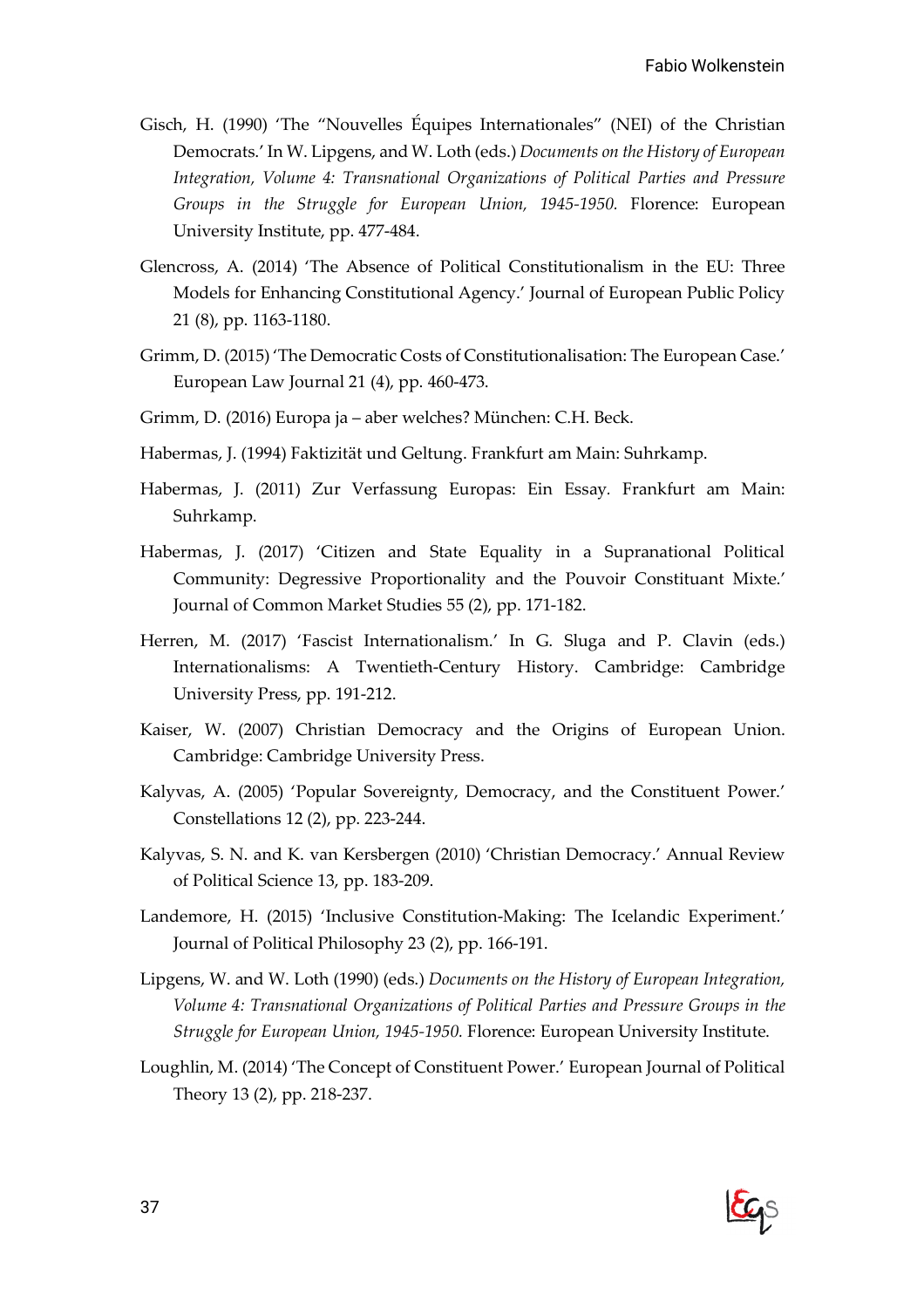- Müller, J. (2011) Contesting Democracy: Political Ideas in Twentieth-Century Europe. New Haven, CT: Yale University Press.
- Niesen, P. (2017) 'The 'Mixed' Constituent Legitimacy of the European Federation.' Journal of Common Market Studies 55 (2), pp. 183-192.
- Papini, R. (1997) The Christian Democrat International*.* Lanham, MD: Rowman & Littlefield.
- Patberg, M. (2017) 'The Levelling Up of Constituent Power in the European Union.' Journal of Common Market Studies 55 (2), pp. 203-212.
- Redder, A. (2017) 'Jeg ser ingen nationale løsninger.' Atlas, available at http://atlasmag.dk/samfund/jeg-ser-ingen-nationale-løsninger, accessed 12 March 2018.
- Rosenblum, N. (2008) On the Side of the Angels: An appreciation of parties and partisanship. Princeton, NJ: Princeton University Press.
- Rosenboim, O. (2017) The Emergence of Globalism*.* Princeton, NJ: Princeton University Press.
- Scharpf, F. (2017) 'De-constitutionalisation and majority rule: A democratic vision for Europe.' European Law Journal 23 (5), pp. 315-334.
- Seville, A. (2017) There is No Alternative": Politik zwischen Demokratie und Sachzwang. Frankfurt am Main: Campus.
- von Achenbach, J. (2017) 'The European Parliament as a Forum of National Interest? A Transnationalist Critique of Jürgen Habermas' Reconstruction of Degressive Proportionality.' Journal of Common Market Studies 55 (2), pp. 193-202.
- Walker, N. (2007) 'Post-Constituent Constitutionalism? The Case of the European Union.' In M. Loughlin and N. Walker (eds.) The Paradox of Constitutionalism: Constituent Power and Constitutional Form. Oxford: Oxford University Press, pp. 247-268.
- White, J. (2015) 'Emergency Europe.' Political Studies 63(2), pp. 300-318.
- White, J. and L. Ypi (2016) The Meaning of Partisanship. Oxford: Oxford University Press.
- Wolkenstein, F. (2016) 'A Deliberative Model of Intra-Party Democracy.' Journal of Political Philosophy 24 (3), pp. 297-320.
- Zúquete, J. P. (2015), 'The new frontlines of right-wing nationalism.' Journal of Political Ideologies 20 (1), pp. 69-85.

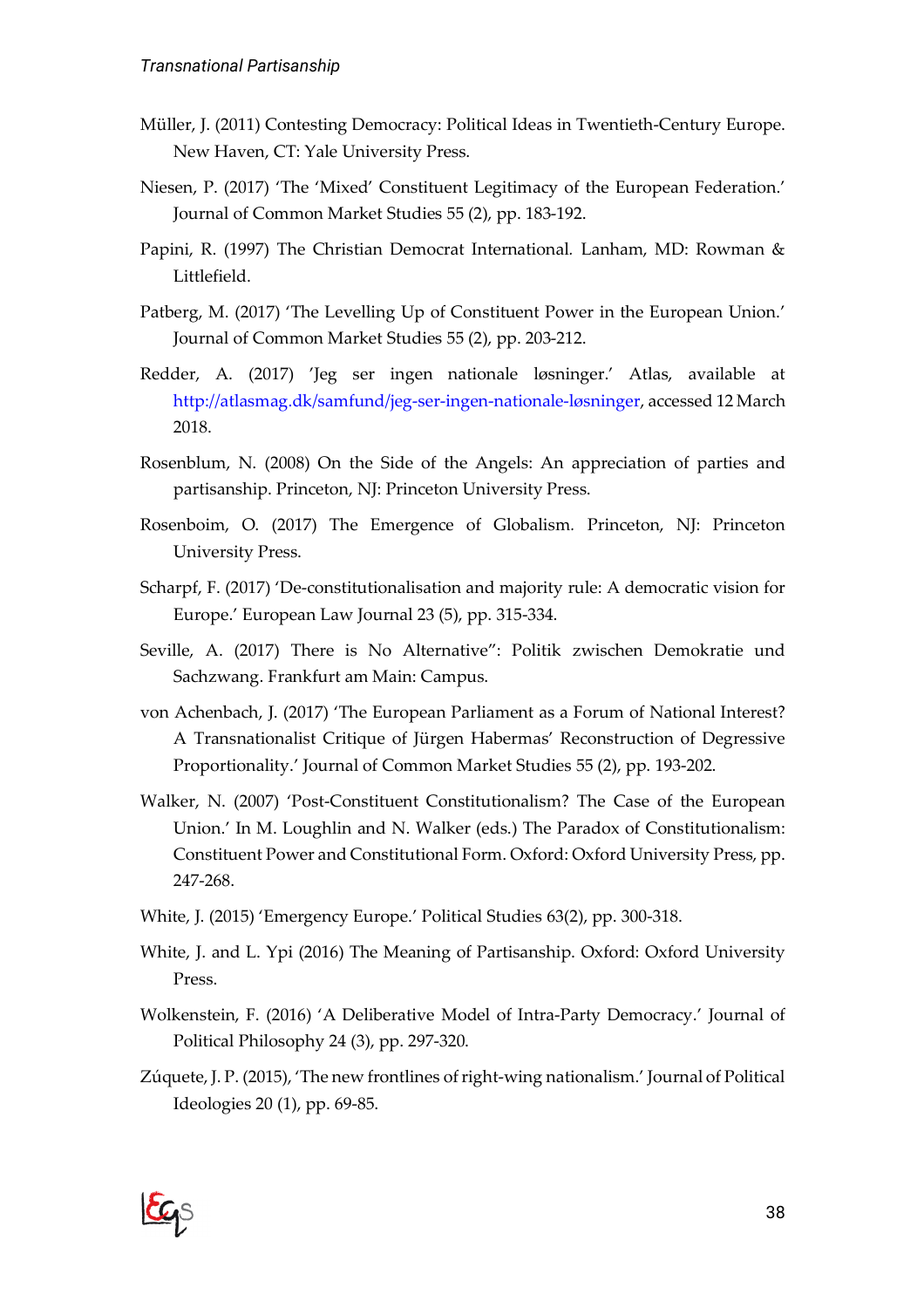## Recent LEQS papers

- **Macchiarelli,** Corrado 'What is the EU-UK relation all about? Tracking the path from monetary integration to "ever closeness"' LEQS Paper No. 137, September 2018
- **Meyer,** Niclas 'EU break-up? Mapping plausible pathways into alternative futures' LEQS Paper No. 136, August 2018
- **Di Cataldo,** Marco & **Monastiriotis,** Vassilis 'An assessment of EU Cohesion Policy in the UK regions: direct effects and the dividend of targeting' LEQS Paper No. 135, June 2018
- **Innes,** Abby 'First-best-world economic theory and the second-best-world of public sector outsourcing: the reinvention of the Soviet Kombinat by other means' LEQS Paper No. 134, May 2018
- **Bojar,** Abel 'With a Little Help from My Friends: Ministerial Alignment and Public Spending Composition in Parliamentary Democracies' LEQS Paper No. 133, April 2018
- **Voss,** Dustin "The Political Economy of European Populism: Labour Market Dualisation and Protest Voting in Germany and Spain" LEQS Paper No. 132, March 2018
- **Campos,** Nauro F. & **Macchiarelli**, Corrado "Symmetry and Convergence in Monetary Unions" LEQS Paper No. 131, March 2018
- **Costa Font**, Joan & **Perdikis**, Laurie 'Varieties of Health Care Devolution: "Systems or Federacies"?' LEQS Paper No. 130, February 2018
- **Calrsson,** Ulrika "The Perennial Thirty Years' War" LEQS Paper No. 129, February 2018
- **Isiksel,** Turkuler "Square peg, round hole: Why the EU can't fix identity politics" LEQS Paper No. 128, January 2018
- **Hancké,** Robert & **Vlandas,** Tim "The Politics of Disinflation" LEQS Paper No. 127, December 2017
- **White,** Jonathan "Between Rules and Discretion: Thoughts on Ordo-liberalism" LEQS Paper No. 126, November 2017
- **Costa Font,** Joan & **Zigante**, Valentina "Building 'Implicit Partnerships'? Financial Long Term Care Entitlements in Europe" LEQS Paper No. 125, October 2017
- **Bohle**, Dorothee "Mortgaging Europe's periphery" LEQS Paper No. 124, September 2017
- **Iordanoglou,** Chrysafis & **Matsaganis,** Manos "Why Grexit cannot save Greece (but staying in the Euro area might)" LEQS Paper No. 123, August 2017
- **Saka,** Orkun "'Domestic banks as lightning rods? Home bias during the Eurozone crisis" LEQS Paper No. 122, February 2017
- **Coulter,** Steve "Signalling Moderation: UK Trade Unions, 'New Labour' and the Single Currency" LEQS Paper No. 121, December 2016
- **Di Cataldo,** Marco "Gaining and losing EU Objective 1 funds: Regional development in Britain and the prospect of Brexit" LEQS Paper No. 120, November 2016